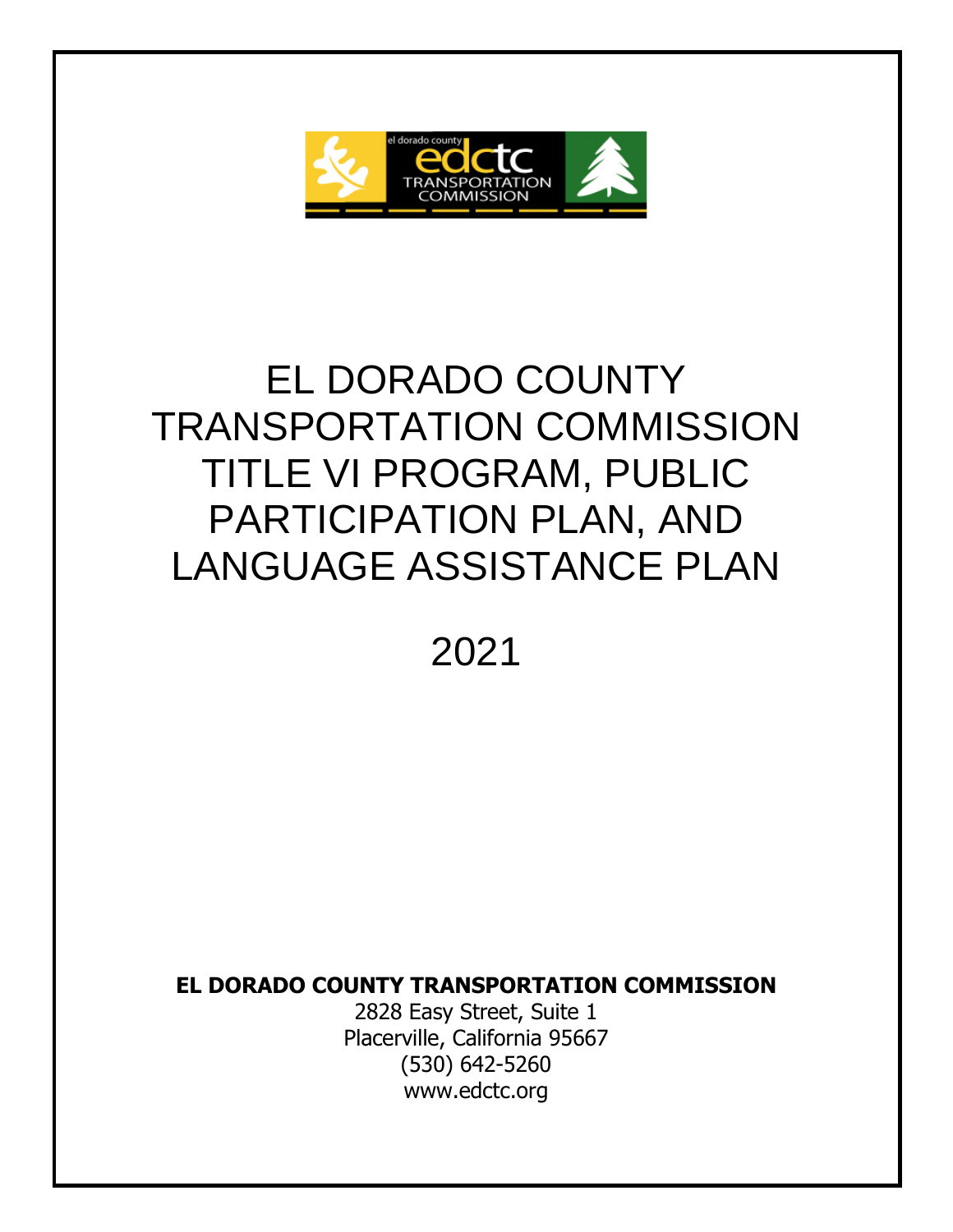# **Table of Contents**

| Appendix 1:  |                                                                 |  |
|--------------|-----------------------------------------------------------------|--|
| Appendix 2:  |                                                                 |  |
| Appendix 3:  |                                                                 |  |
| Appendix 4:  | List of Title VI Investigations, Complaints and Lawsuits  8     |  |
| Appendix 5:  |                                                                 |  |
| Appendix 6:  | Table Depicting Minority Representation on Committees and       |  |
| Appendix 7:  |                                                                 |  |
| Appendix 8:  |                                                                 |  |
| Appendix 9:  | Letter Acknowledging Receipt of Title VI Complaint 14           |  |
| Appendix 10: | Letter of Finding (Notifying Complainant that the Complaint is  |  |
| Appendix 11: | Closure Letter (Notifying Complainant that the Complaint is not |  |
|              |                                                                 |  |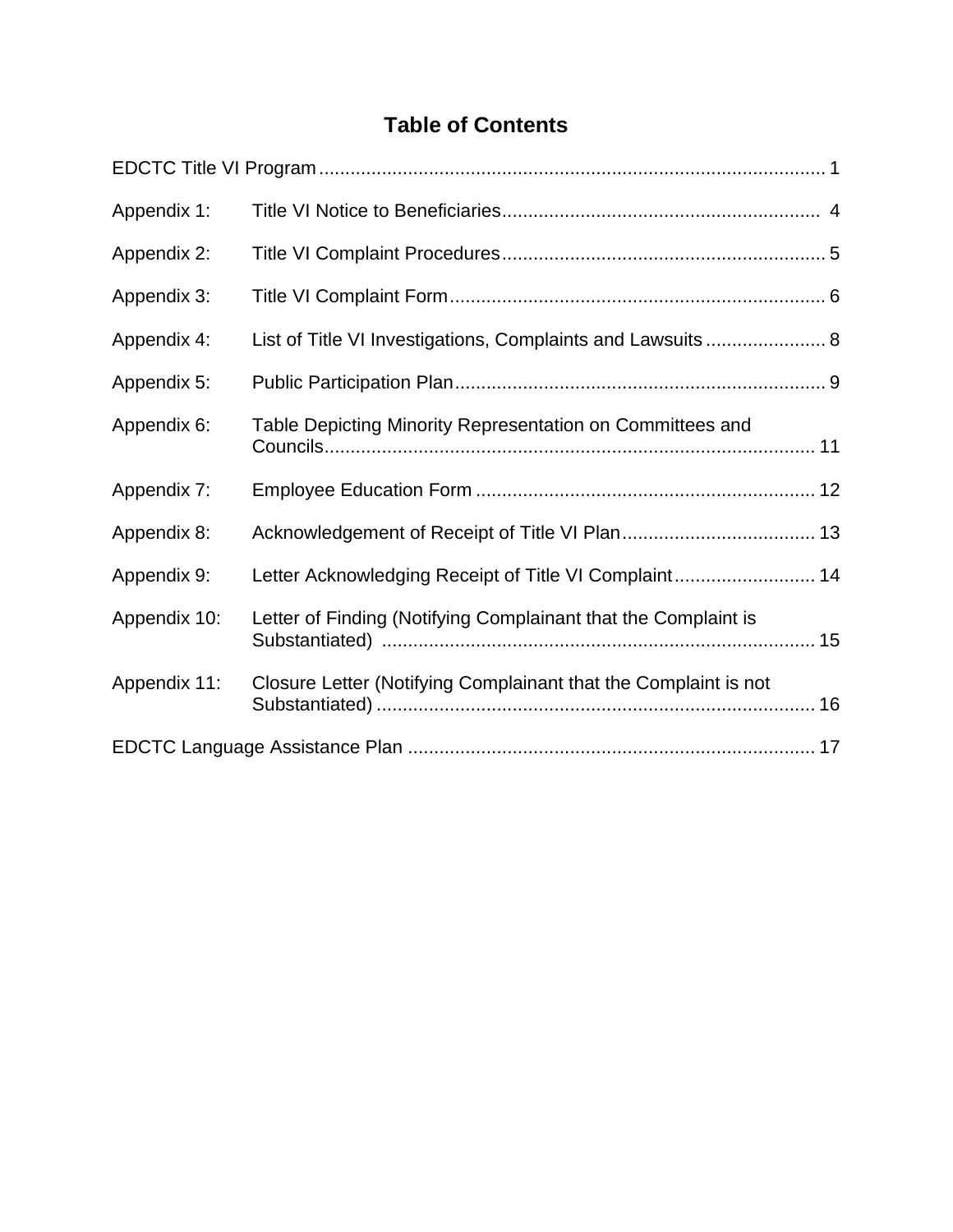# **EDCTC Title VI Program**

## **Plan Statement**

The following program was developed to guide the El Dorado County Transportation Commission (EDCTC) in its administration and management of Title VI-related activities, and details how EDCTC meets the requirements as set forth in FTA Circular 4702.1B.

Section 601 under Title VI of the Civil Rights Act of 1964 states the following:

"No person in the United States shall, on the ground of race, color, or national origin, be excluded from participation in, be denied the benefits of, or be subjected to discrimination under any program or activity receiving Federal financial assistance."

# **Policy**

EDCTC is committed to ensuring that no person on the basis of race, color, or national origin will be excluded from participation or subjected to discrimination with regard to the transportation planning and programming activities conducted by EDCTC's employees, affiliates, and contractors.

## **Governing Board**

The governing board for EDCTC is made up of seven members. Four members are appointed by the El Dorado County Board of Supervisors and three are appointed by the Placerville City Council. The City of South Lake Tahoe shall appoint one City Council Member to serve as ex-officio, non-voting member and the District Director for the California Department of Transportation shall designate one ex-officio, non-voting member.

## **General Reporting Requirements**

Chapter III of FTA Circular 4702.1B addresses the general reporting requirements for recipients and sub-recipients of Federal Transit Administration (FTA) funding to ensure that their activities comply with Department of Transportation (DOT) Title VI regulations. Below are summaries of each requirement and how EDCTC's Title VI Program fulfills that requirement.

1. REQUIREMENT TO PROVIDE TITLE VI ASSURANCES

In accordance with 49 CFR Section 21.7(a), every application for financial assistance from FTA must be accompanied by an assurance that the applicant will carry out the program in compliance with DOT's Title VI regulations. This requirement shall be fulfilled when the applicant/recipient submits its annual certifications and assurances to FTA.

#### **EDCTC annually submits its Certifications and Assurances to the California Department of Transportation.**

#### 2. REQUIREMENT TO PREPARE AND SUBMIT A TITLE VI PROGRAM

Sub-recipients shall submit Title VI Programs to the primary recipient from whom they receive funding in order to assist the primary recipient in its compliance efforts.

**Once the Title VI Program is approved by the El Dorado County Transportation Commission, it will be submitted to the California Department of Transportation. The effective date will be the date of the Resolution.**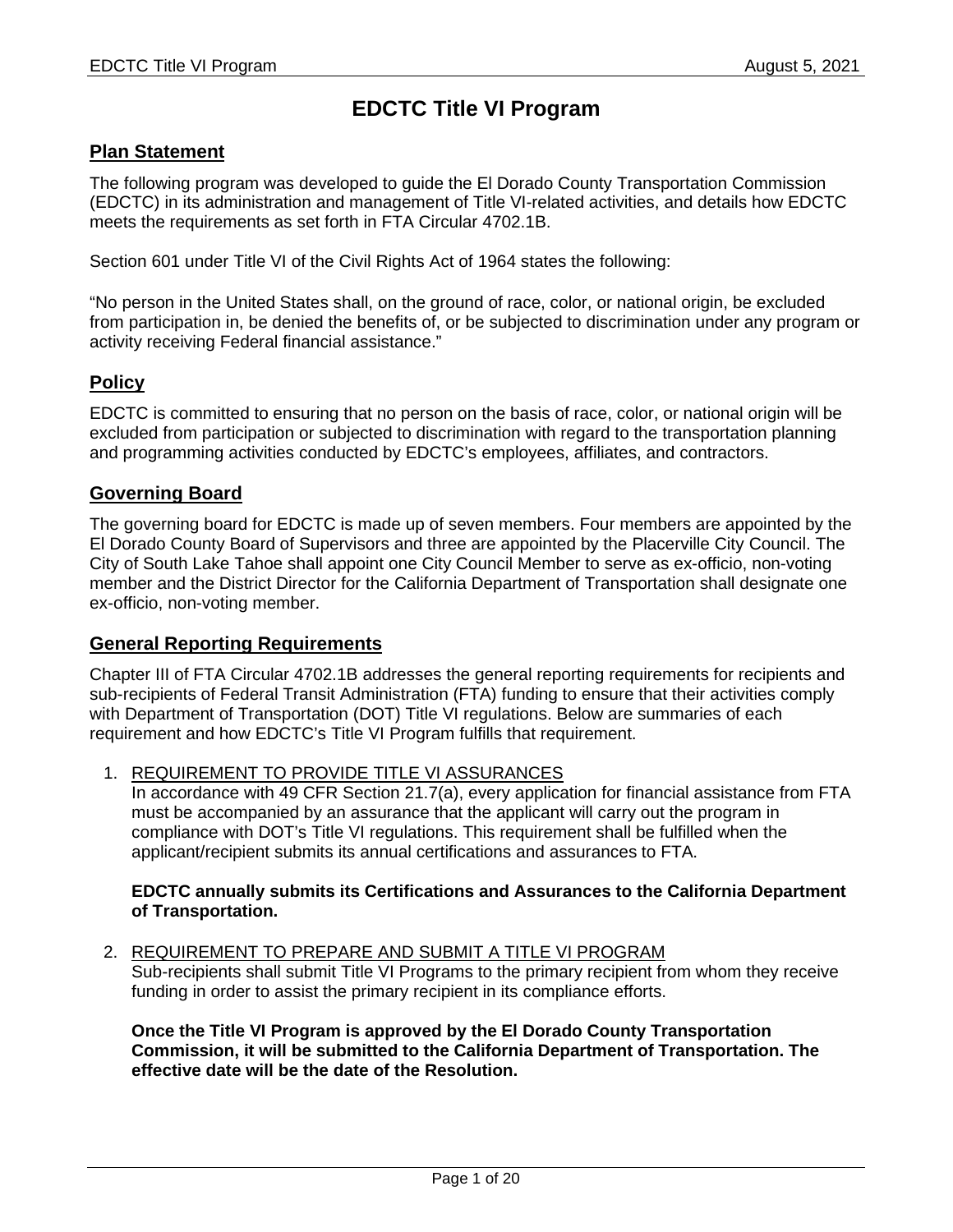3. REQUIREMENT TO NOTIFY BENEFICIARIES OF PROTECTION UNDER TITLE VI The Title VI Program shall include recipient's Title VI notice to the public that indicates the recipient complies with Title VI and informs members of the public of the protections against discrimination afforded to them by Title VI, include a list of locations where the notice is posted.

**EDCTC has developed a public Title VI Notice to Beneficiaries following the guidelines of Circular FTA C 4702.1B, Appendix B. A copy of the notice is found in Appendix 1 of this Title VI Program.** 

4. REQUIREMENT TO HAVE TITLE VI COMPLAINT PROCEDURES AND A COMPLAINT FORM All recipients shall develop procedures for investigating and tracking Title VI complaints filed against them and make their procedures for filing a complaint available to members of the public. Recipients must also develop a Title VI complaint form, and the form and procedure for filing a complaint shall be available on the recipient's website.

**EDCTC has developed a Title VI complaint procedure and form. In this Title VI Program, Appendix 2 outlines EDCTC's Title VI Complaint Procedures, and Appendix 3 is a copy of EDCTC's Title VI Complaint form.** 

**The complaint procedures and form are available in English and Spanish on EDCTC's website, https://www.edctc.org/. Individuals who do not have access to the internet may request that EDCTC mail them a paper copy of the procedures and form.** 

5. REQUIREMENT TO RECORD AND REPORT TRANSPORTATION-RELATED TITLE VI INVESTIGATIONS, COMPLAINTS, AND LAWSUITS

In order to comply with the reporting requirements of 49 CFR Section 21.9(b), FTA requires all recipients to prepare and maintain a list of any of the following that allege discrimination on the basis of race, color, or national origin: active investigations conducted by entities other than FTA, lawsuits, and complaints naming the recipient. This list shall include the date that the investigation, lawsuit, or complaint was filed; a summary of the allegation(s); the status of the investigation, lawsuit, or complaint; and actions taken by the recipient in response, or final findings related to, the investigation, lawsuit, or complaint.

**EDCTC will maintain a list of all investigations, lawsuits, and complaints naming EDCTC according to the guidelines of Circular FTA C 4702.1B, Appendix E. A copy of this list is provided in Appendix 4 of this Title VI Program. In addition, EDCTC will maintain permanent records of all related documents. EDCTC has not received any Title VI complaints of discrimination and therefore does not have any investigations or lawsuits to report; however, the processes are in place in the event that complaints are made.** 

#### 6. REQUIREMENT TO PROMOTE INCLUSIVE PUBLIC PARTICIPATION

The content and considerations of Title VI, the Executive Order on Limited English Proficiency (LEP), and the DOT LEP Guidance shall be integrated into each recipient's established public participation plan or process (i.e., the document that explicitly describes the proactive strategies, procedures, and desired outcomes that underpin the recipient's public participation activities).

**EDCTC's Public Participation Policy is shown in Appendix 5 of this Title VI Program. EDCTC ensures that minority and LEP populations, as with all members of the public, will be empowered to participate in decisions involved with EDCTC's transportation planning and programming activities.**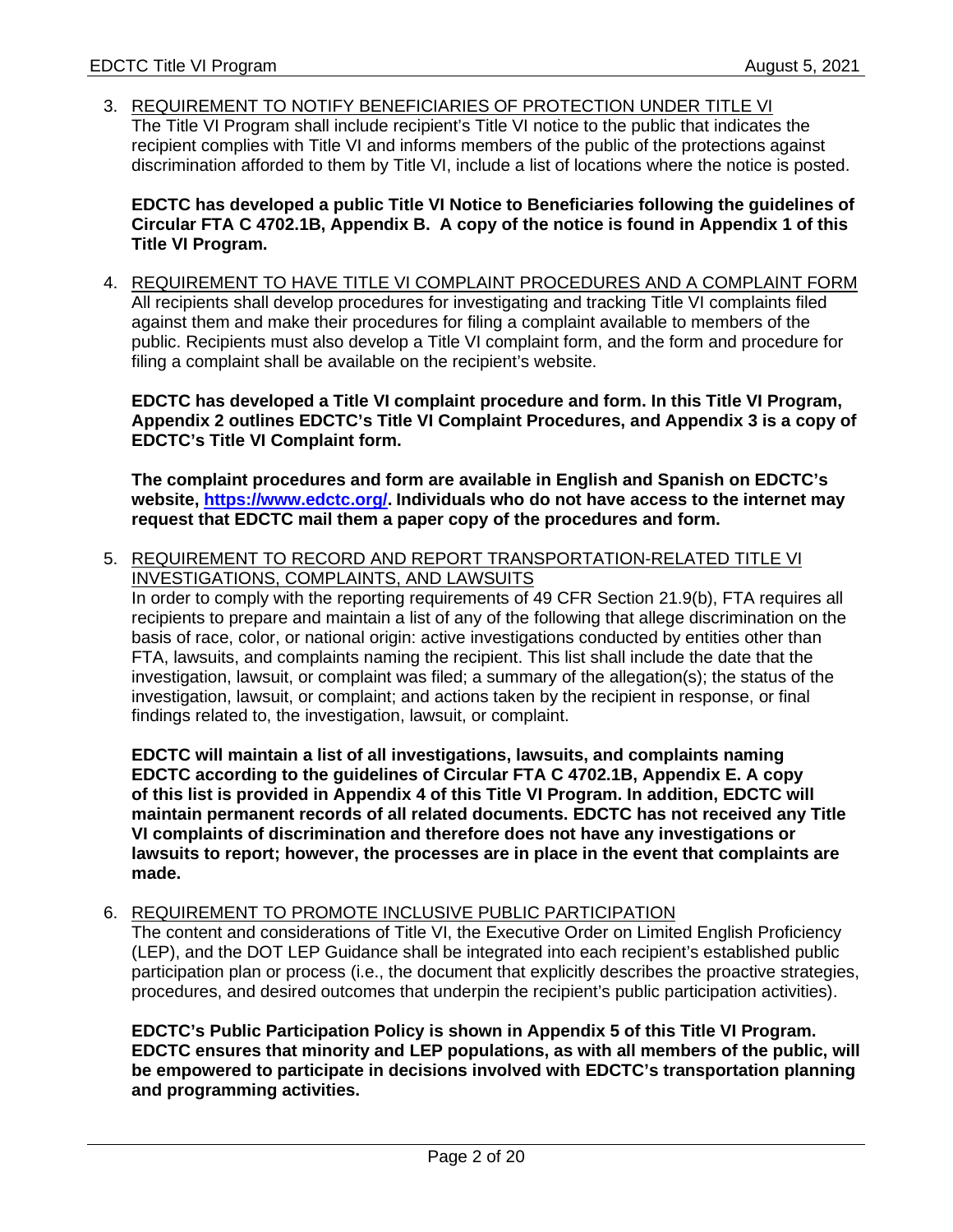## 7. REQUIREMENT TO PROVIDE MEANINGFUL ACCESS TO LIMITED-ENGLISH PROFICIENT (LEP) PERSONS

Consistent with Title VI of the Civil Rights Act of 1964, DOT's implementing regulations, and Executive Order 13166, "Improving Access to Services for Persons with Limited English Proficiency" (65 FR 50121, Aug. 11, 2000), recipients shall take reasonable steps to ensure meaningful access to benefits, services, information, and other important portions of their programs and activities for individuals who are LEP.

#### **Please see EDCTC Language Assistance Plan attached to this Title VI Program. EDCTC's Four Factor Analysis and Action Plan are contained therein.**

Title 49 CFR Section 21.5(b)(1)(vii) states that a recipient may not, on the grounds of race, color, or national origin, "deny a person the opportunity to participate as a member of a planning, advisory, or similar body which is an integral part of the program." Recipients that have transportation-related, non-elected planning boards, advisory councils, or committees, or similar committees, the membership of which is selected by the recipient, must provide a table depicting the racial breakdown of the membership of those committees, and a description of efforts made to encourage the participation of minorities on such committees.

#### **Appendix 6 shows EDCTC's Table Depicting Minority Representation on Committees and Councils Selected by EDCTC.**

8. REQUIREMENT TO PROVIDE ADDITIONAL INFORMATION UPON REQUEST FTA may request, at its discretion, information other than that required by this Circular from a recipient in order for FTA to investigate complaints of discrimination or to resolve concerns about possible noncompliance with DOT's Title VI regulations.

**EDCTC will fully cooperate with any FTA investigation of discrimination complaints to the extent required by Title VI regulations.**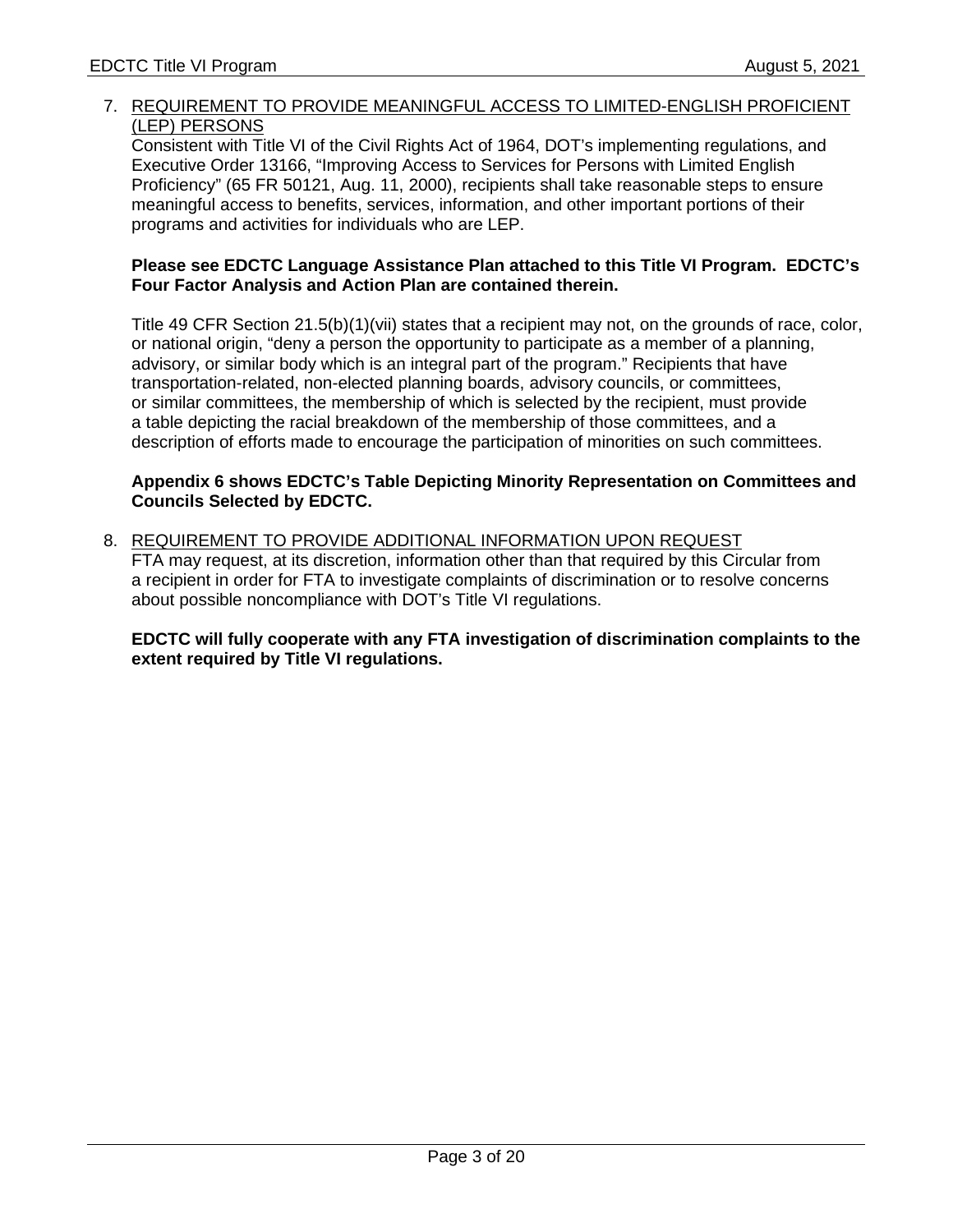# **Appendix 1: Title VI Notice to Beneficiaries**

The El Dorado County Transportation Commission (EDCTC) operates its programs and services without regard to race, color, and national origin in accordance with Title VI of the Civil Rights Act. Any person who believes she or he has been aggrieved by any unlawful discriminatory practice under Title VI may file a complaint with EDCTC.

For more information on EDCTC's Civil Rights Program and the procedures to file a complaint, contact (530) 642-5260; go online at https://www.edctc.org/; or visit our office at 2828 Easy Street, Suite 1, Placerville, CA 95667.

A complainant may file a complaint directly with the Federal Transit Administration by filing a complaint with the Office of Civil Rights, Attention: Title VI Program Coordinator, East Building, 5<sup>th</sup> Floor-TCR, 1200 New Jersey Ave., SE, Washington DC 20590.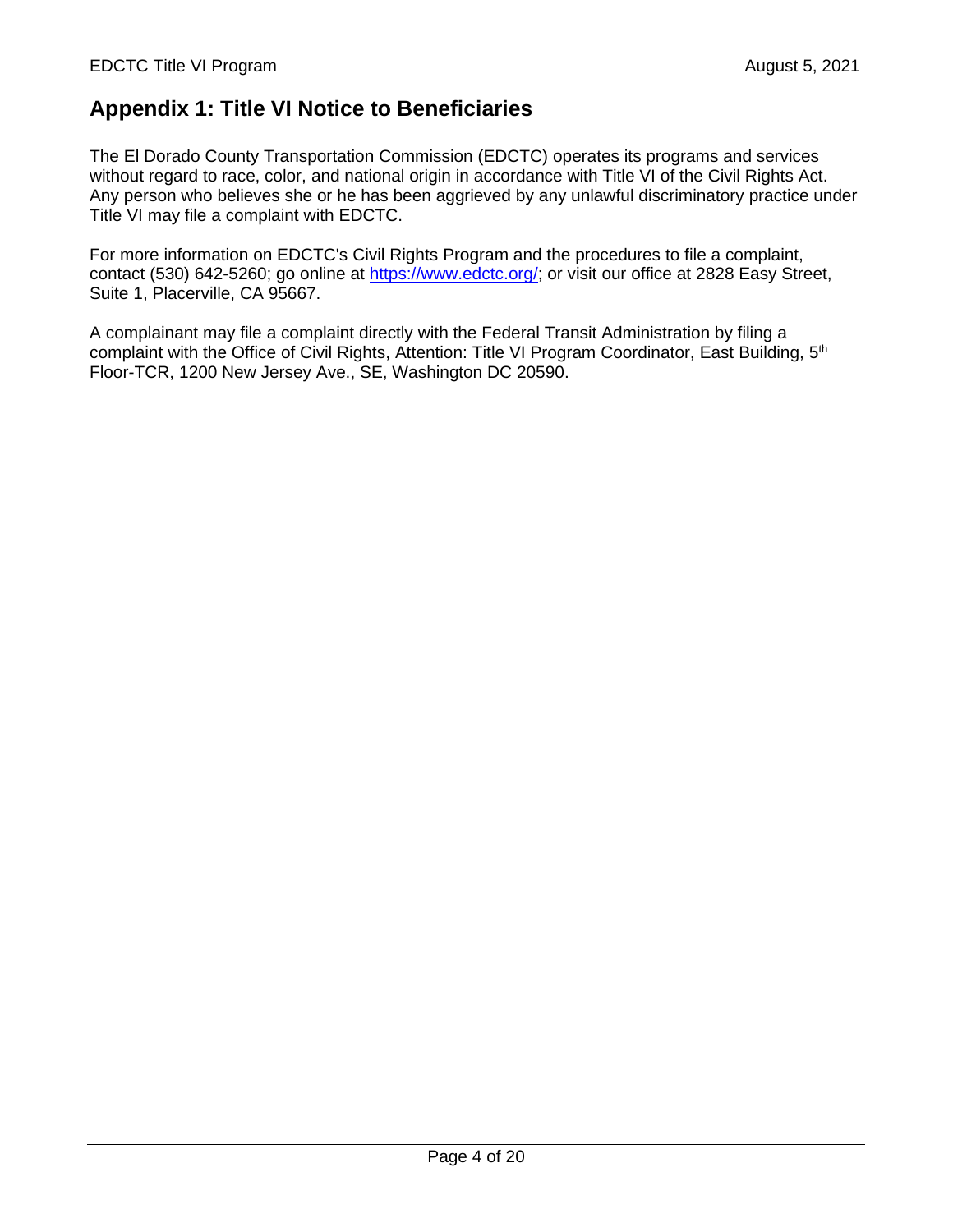# **Appendix 2: Title VI Complaint Procedures**

Any person who believes she or he has been discriminated against on the basis of race, color, or national origin by the El Dorado County Transportation Commission (hereinafter referred to as "EDCTC") may file a Title VI complaint by completing and submitting the agency's Title VI Complaint Form. EDCTC investigates complaints received no more than 180 days after the alleged incident. EDCTC will process complaints that are complete.

Complaints must be in writing and signed by the complainant on the form provided. Complaints must include the complainant's name, address, and phone number and be detailed to specify all issues and circumstances of the alleged discrimination. Allegations must be based on issues involving race, color, or national origin. Title VI Complaints of Discrimination may be filed with:

> EDCTC Attn: Title VI Coordinator 2828 Easy Street, Suite 1 Placerville, CA 95667

Once the complaint is received, EDCTC will review it to determine if its office has jurisdiction. The complainant will receive an acknowledgement letter informing her/him whether the complaint will be investigated by EDCTC.

EDCTC has 30 days to investigate the complaint. If more information is needed to resolve the case, EDCTC may contact the complainant. The complainant has 15 business days from the date of the letter to send requested information to EDCTC. If EDCTC is not contacted by the complainant or does not receive the additional information within 15 business days, EDCTC can administratively close the case. A case can be administratively closed also if the complainant no longer wishes to pursue their case.

After EDCTC reviews the complaint, it will issue one of two letters to the complainant: a closure letter or a Letter of Finding (LOF). A closure letter summarizes the allegations and states that there was not a Title VI violation and that the case will be closed. An LOF summarizes the allegations and the interviews regarding the alleged incident and explains whether any disciplinary action, additional training of the staff member, or other action will occur. If the complainant wishes to appeal the decision, she/he has 30 days after the date of the letter or the LOF to do so.

A person may also file a complaint directly with the Federal Transit Administration, at FTA Office of Civil Rights, Attention: Title VI Program Coordinator, East Building, 5<sup>th</sup> Floor-TCR, 1200 New Jersey Avenue SE, Washington, DC 20590.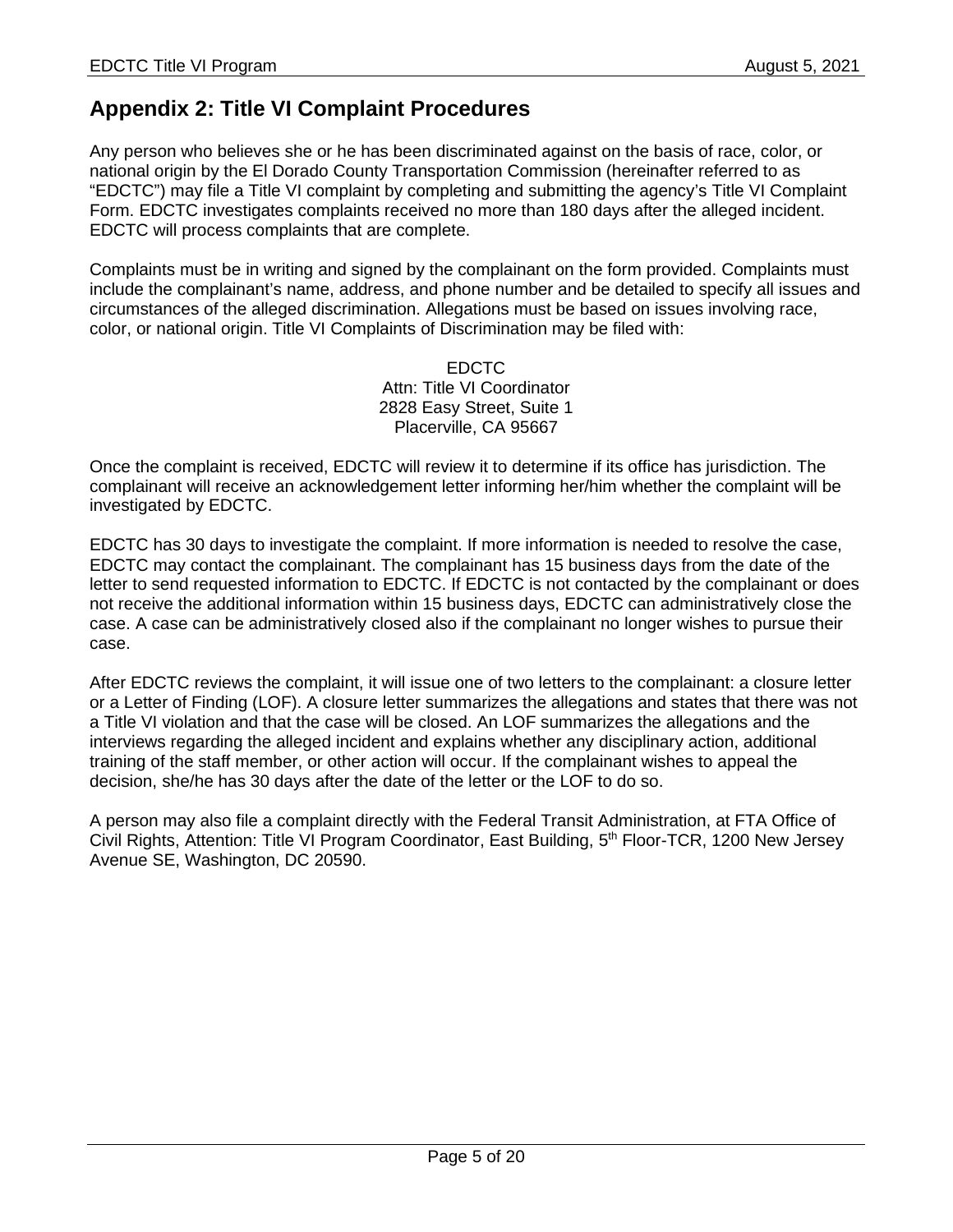# **Appendix 3: Title VI Complaint Form**

Section 601, under Title VI of the Civil Rights Act of 1964 states that "No person in the United States shall, on the ground of race, color, or national origin, be excluded from participation in, be denied the benefits of, or be subjected to discrimination under any program or activity receiving Federal financial assistance." **If you feel you have been discriminated against, please provide the following information in order to assist EDCTC in processing your complaint.** 

**SECTION 1** (Please print clearly):

| Name:                               |                                    |         |
|-------------------------------------|------------------------------------|---------|
| Address:                            |                                    |         |
| City, State, Zip Code:              |                                    |         |
| Telephone Number: Telephone Number: | (Home)                             | (Work)  |
| Accessible format requirements?     | (Large print) (Audiotape)<br>(TDD) | (Other) |

## **SECTION 2**

| Are you filing this complaint on your own behalf? (Yes) (No)                                                                                                                                                                            |
|-----------------------------------------------------------------------------------------------------------------------------------------------------------------------------------------------------------------------------------------|
| If you answered yes to this question, go to Section 3.                                                                                                                                                                                  |
| If not, please supply the name and relationship of the person for whom you are filing this complaint:                                                                                                                                   |
| Relationship: The control of the control of the control of the control of the control of the control of the control of the control of the control of the control of the control of the control of the control of the control o<br>Name: |
| Please explain why you have filed for a third party: ________                                                                                                                                                                           |
| Please confirm that you have obtained the permission of the aggrieved party if you are filing on behalf                                                                                                                                 |
| of the third party. $(Yes)$ (No)                                                                                                                                                                                                        |

#### **SECTION 3**

I believe the discrimination I experienced was based on (check all that apply):

\_\_\_\_\_\_\_ Race \_\_\_\_\_\_\_ Color\_\_\_\_\_\_\_ National Origin

Date and Place of Occurrence: \_\_\_\_\_\_\_\_\_\_\_\_\_\_\_\_\_\_\_\_\_\_\_\_\_\_\_\_\_\_\_\_\_\_\_\_\_\_\_\_\_\_\_\_\_\_

Name (s) and Title(s) of the person (s) who I believe discriminated against me:

The action or decision which caused me to believe I was discriminated against is as follows: *(Please include a description of what happened and how your benefits were denied, delayed or affected):*  \_\_\_\_\_\_\_\_\_\_\_\_\_\_\_\_\_\_\_\_\_\_\_\_\_\_\_\_\_\_\_\_\_\_\_\_\_\_\_\_\_\_\_\_\_\_\_\_\_\_\_\_\_\_\_\_\_\_\_\_\_\_\_\_\_\_\_\_\_\_\_\_\_\_\_

\_\_\_\_\_\_\_\_\_\_\_\_\_\_\_\_\_\_\_\_\_\_\_\_\_\_\_\_\_\_\_\_\_\_\_\_\_\_\_\_\_\_\_\_\_\_\_\_\_\_\_\_\_\_\_\_\_\_\_\_\_\_\_\_\_\_\_\_\_\_\_\_\_\_\_ \_\_\_\_\_\_\_\_\_\_\_\_\_\_\_\_\_\_\_\_\_\_\_\_\_\_\_\_\_\_\_\_\_\_\_\_\_\_\_\_\_\_\_\_\_\_\_\_\_\_\_\_\_\_\_\_\_\_\_\_\_\_\_\_\_\_\_\_\_\_\_\_\_\_\_

\_\_\_\_\_\_\_\_\_\_\_\_\_\_\_\_\_\_\_\_\_\_\_\_\_\_\_\_\_\_\_\_\_\_\_\_\_\_\_\_\_\_\_\_\_\_\_\_\_\_\_\_\_\_\_\_\_\_\_\_\_\_\_\_\_\_\_\_\_\_\_\_\_\_\_

\_\_\_\_\_\_\_\_\_\_\_\_\_\_\_\_\_\_\_\_\_\_\_\_\_\_\_\_\_\_\_\_\_\_\_\_\_\_\_\_\_\_\_\_\_\_\_\_\_\_\_\_\_\_\_\_\_\_\_\_\_\_\_\_\_\_\_\_\_\_\_\_\_\_\_ \_\_\_\_\_\_\_\_\_\_\_\_\_\_\_\_\_\_\_\_\_\_\_\_\_\_\_\_\_\_\_\_\_\_\_\_\_\_\_\_\_\_\_\_\_\_\_\_\_\_\_\_\_\_\_\_\_\_\_\_\_\_\_\_\_\_\_\_\_\_\_\_\_\_\_ \_\_\_\_\_\_\_\_\_\_\_\_\_\_\_\_\_\_\_\_\_\_\_\_\_\_\_\_\_\_\_\_\_\_\_\_\_\_\_\_\_\_\_\_\_\_\_\_\_\_\_\_\_\_\_\_\_\_\_\_\_\_\_\_\_\_\_\_\_\_\_\_\_\_\_

\_\_\_\_\_\_\_\_\_\_\_\_\_\_\_\_\_\_\_\_\_\_\_\_\_\_\_\_\_\_\_\_\_\_\_\_\_\_\_\_\_\_\_\_\_\_\_\_\_\_\_\_\_\_\_\_\_\_\_\_\_\_\_\_\_\_\_\_\_\_\_\_\_\_\_

\_\_\_\_\_\_\_\_\_\_\_\_\_\_\_\_\_\_\_\_\_\_\_\_\_\_\_\_\_\_\_\_\_\_\_\_\_\_\_\_\_\_\_\_\_\_\_\_\_\_\_\_\_\_\_\_\_\_\_\_\_\_\_\_\_\_\_\_\_\_\_\_\_\_\_

Please list any and all witnesses' names and phone numbers: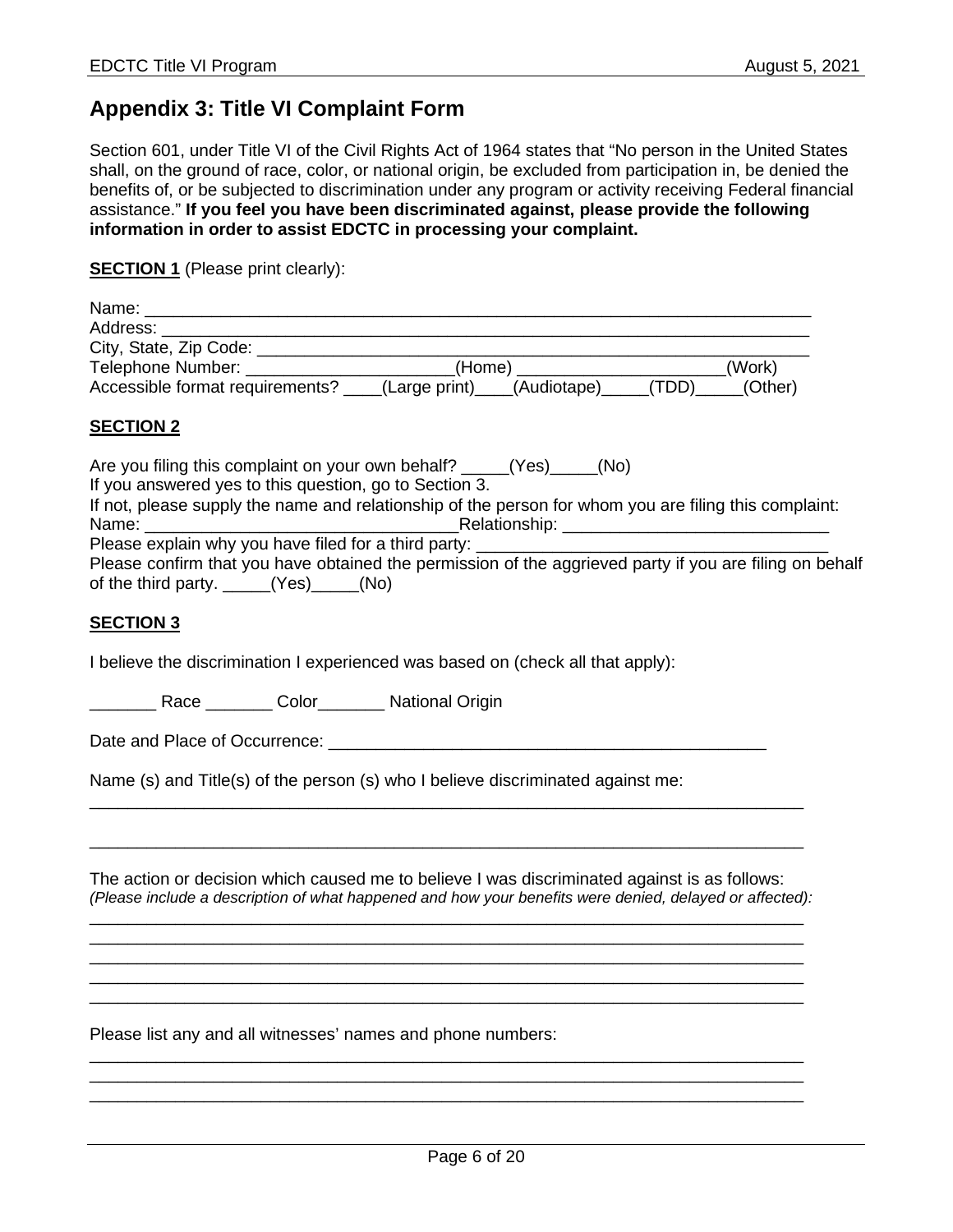What type of corrective action would you like to see taken?

#### **SECTION 4**

Have you previously filed a Title VI complaint with this agency? \_\_\_\_\_(Yes) \_\_\_\_\_(No)

\_\_\_\_\_\_\_\_\_\_\_\_\_\_\_\_\_\_\_\_\_\_\_\_\_\_\_\_\_\_\_\_\_\_\_\_\_\_\_\_\_\_\_\_\_\_\_\_\_\_\_\_\_\_\_\_\_\_\_\_\_\_\_\_\_\_\_\_\_\_\_\_\_\_

\_\_\_\_\_\_\_\_\_\_\_\_\_\_\_\_\_\_\_\_\_\_\_\_\_\_\_\_\_\_\_\_\_\_\_\_\_\_\_\_\_\_\_\_\_\_\_\_\_\_\_\_\_\_\_\_\_\_\_\_\_\_\_\_\_\_\_\_\_\_\_\_\_\_

#### **SECTION 5**

Have you filed this complaint with any other Federal, State, or local agency, or with any Federal or State Court? \_\_\_\_\_\_(Yes) \_\_\_\_\_(No)

If yes, check all that apply: Federal Agency\_\_\_\_ Federal Court\_\_\_\_ State Agency\_\_\_\_\_ State Court \_\_\_\_ Local Agency\_\_\_\_

Please provide information about a contact person at the agency/court where the complaint was filed. Name: \_\_\_\_\_\_\_\_\_\_\_\_\_\_\_\_\_\_\_\_\_\_\_\_\_\_\_ Title: \_\_\_\_\_\_\_\_\_\_\_\_\_\_\_\_\_\_\_\_\_\_\_\_\_\_\_\_\_\_\_\_\_ Agency: 2008. 2008. 2008. 2008. 2008. 2008. 2008. 2009. 2009. 2009. 2009. 2009. 2009. 2009. 2009. 2009. 2009. <br>- 2009. 2009. 2009. 2009. 2009. 2009. 2009. 2009. 2009. 2009. 2009. 2009. 2009. 2009. 2009. 2009. 2009. 2009. Address: \_\_\_\_\_\_\_\_\_\_\_\_\_\_\_\_\_\_\_\_\_\_\_\_\_\_\_\_\_\_\_\_\_\_\_\_\_\_\_\_\_\_\_\_\_\_\_\_\_\_\_\_\_\_\_\_\_\_\_\_\_\_\_ Telephone Number: \_\_\_\_\_\_\_\_\_\_\_\_\_\_\_\_\_\_\_\_\_\_\_\_\_\_\_\_\_\_\_\_\_\_

You may attach any written materials or other information that you think is relevant to your complaint.

I believe the above information is true and correct to the best of my knowledge.

Signature and date required below:

\_\_\_\_\_\_\_\_\_\_\_\_\_\_\_\_\_\_\_\_\_\_\_\_\_\_

Signature **Printed Name** 

Date

**Please submit this form in person at the address below or mail this form to:** 

\_\_\_\_\_\_\_\_\_\_\_\_\_\_\_\_\_\_\_\_\_\_\_\_\_\_ \_\_\_\_\_\_\_\_\_\_\_\_\_\_\_\_\_\_\_\_\_\_\_\_\_\_\_

EDCTC Attn: Title VI Coordinator 2828 Easy Street, Suite 1 Placerville, CA 95667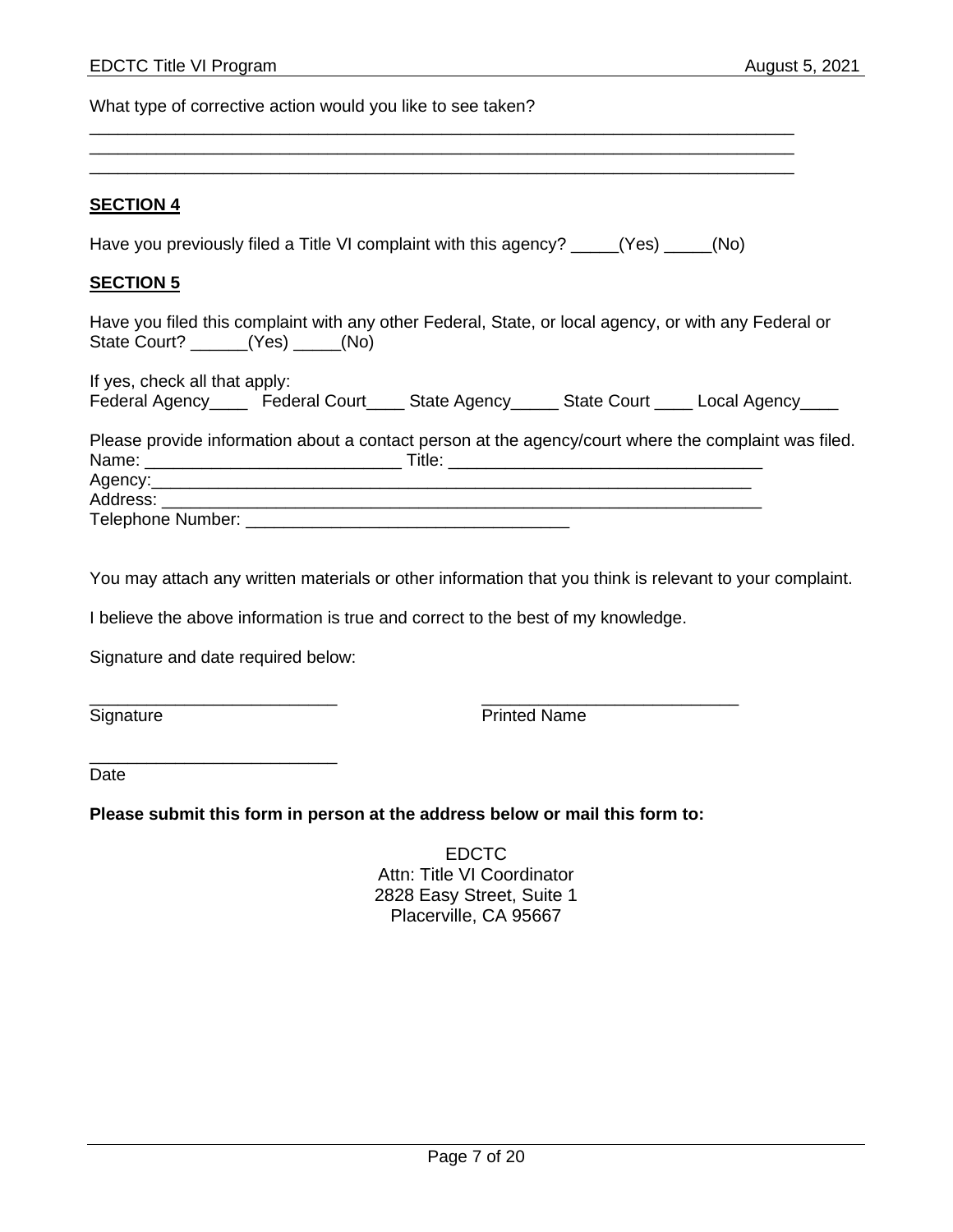# **Appendix 4: List of Transit-Related Title VI Investigations, Complaints, and Lawsuits**

Per FTA Circular 4702.1B, "all recipients are required to prepare and maintain a list of any of the following that allege discrimination on the basis of race, color, or national origin":

- Active investigations conducted by FTA and entities other than FTA
- Lawsuits, and
- Complaints naming the recipient

Thus far, EDCTC has not received Title VI Investigations, Complaints or Lawsuits. Below is the list that will be used for tracking these incidents:

|                       | <b>Date</b><br>(Month, Day,<br>Year) | <b>Summary</b><br>(Include basis of<br>complaint: race, color,<br>or national origin) | <b>Status</b> | Action(s)<br><b>Taken</b> |
|-----------------------|--------------------------------------|---------------------------------------------------------------------------------------|---------------|---------------------------|
| <b>Investigations</b> |                                      |                                                                                       |               |                           |
|                       | N/A                                  |                                                                                       |               |                           |
| 2.                    | N/A                                  |                                                                                       |               |                           |
| <b>Lawsuits</b>       |                                      |                                                                                       |               |                           |
|                       | N/A                                  |                                                                                       |               |                           |
| 2.                    | N/A                                  |                                                                                       |               |                           |
| <b>Complaints</b>     |                                      |                                                                                       |               |                           |
|                       | N/A                                  |                                                                                       |               |                           |
| 2.                    | N/A                                  |                                                                                       |               |                           |

# **Investigations, Lawsuits and Complaints**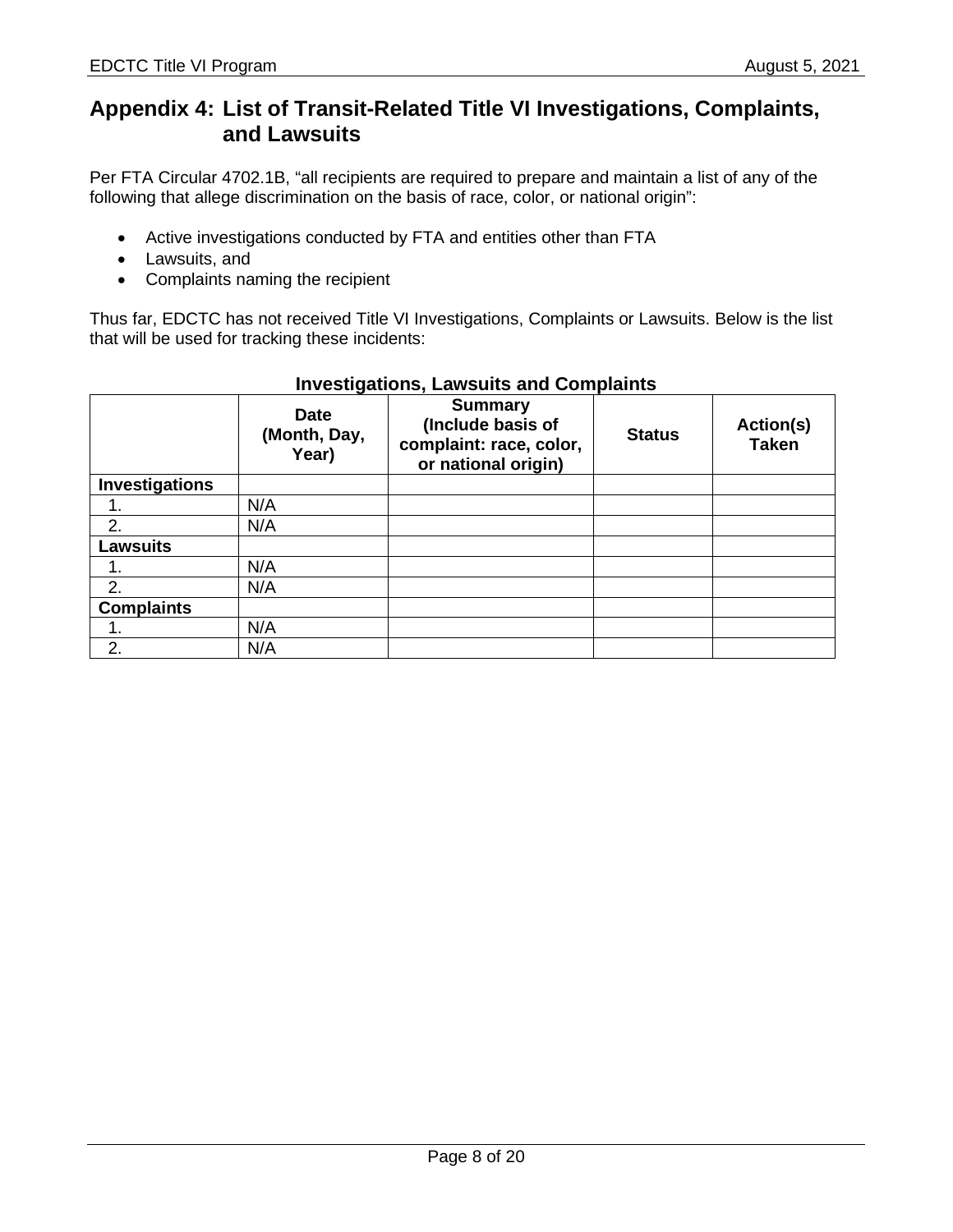# **Appendix 5**: **Public Participation Plan**

# **EL DORADO COUNTY TRANSPORTATION COMMISSION PUBLIC PARTICIPATION PLAN**

# **GOALS**

To communicate the many functions of the El Dorado County Transportation Commission (EDCTC) to the general public, local interest groups, and partnering agencies with the intent of increasing awareness and involvement in transportation planning and projects, cultivating community and working relationships, and enhancing the effort of the EDCTC. EDCTC makes a concerted effort to solicit public input from all El Dorado County residents including underrepresented groups in many aspects of transportation planning within western slope of El Dorado County. Specific examples are listed below.

# **BACKGROUND**

The EDCTC serves as the Regional Transportation Planning Agency (RTPA) for El Dorado County. As the RTPA, the Transportation Commission is the forum for making decisions about the regional transportation system in El Dorado County. The decisions made are reflected in the Commission's planning and programming of state and federal transportation funds and the Regional Transportation Plan. Transportation plays a major role in the lives of every citizen in El Dorado County. An effective public outreach plan using systematic methods of communication will assist EDCTC in effectively achieving the desires of the public.

## **OBJECTIVE**

Increase interest, awareness, and involvement of transportation funding, planning, projects, and processes in El Dorado County and neighboring regions.

# **STRATEGIES**

The strategies below are designed to inform, educate, and involve the citizens of El Dorado County and will reinforce the EDCTC Goals and Objectives by:

- Increasing public understanding of transportation planning and programming
- Encouraging proactive involvement of the community
- Establishing healthy relationships with our partners and citizens

# **OUTREACH**

- The EDCTC website will provide details and offer resources on projects, programming, and functions of the EDCTC
- The EDCTC Facebook page will identify meetings, events, and offer real-time updates with the opportunity for the community to comment, ask questions, make suggestions, and be involved in the processes
- Various email distribution lists will be maintained for specific groups interested in a particular project or area of projects
- Copies of the Draft RTP are made available for review at the main public libraries in western El Dorado County, as well as, on EDCTC website.
- Press releases are sent to the media establishments in western El Dorado County notifying them the Draft RTP was available for review and comment and noting some key findings.
- Public hearings are held and noticed in the main newspapers in western El Dorado County prior to adoption of the RTP and RTIP.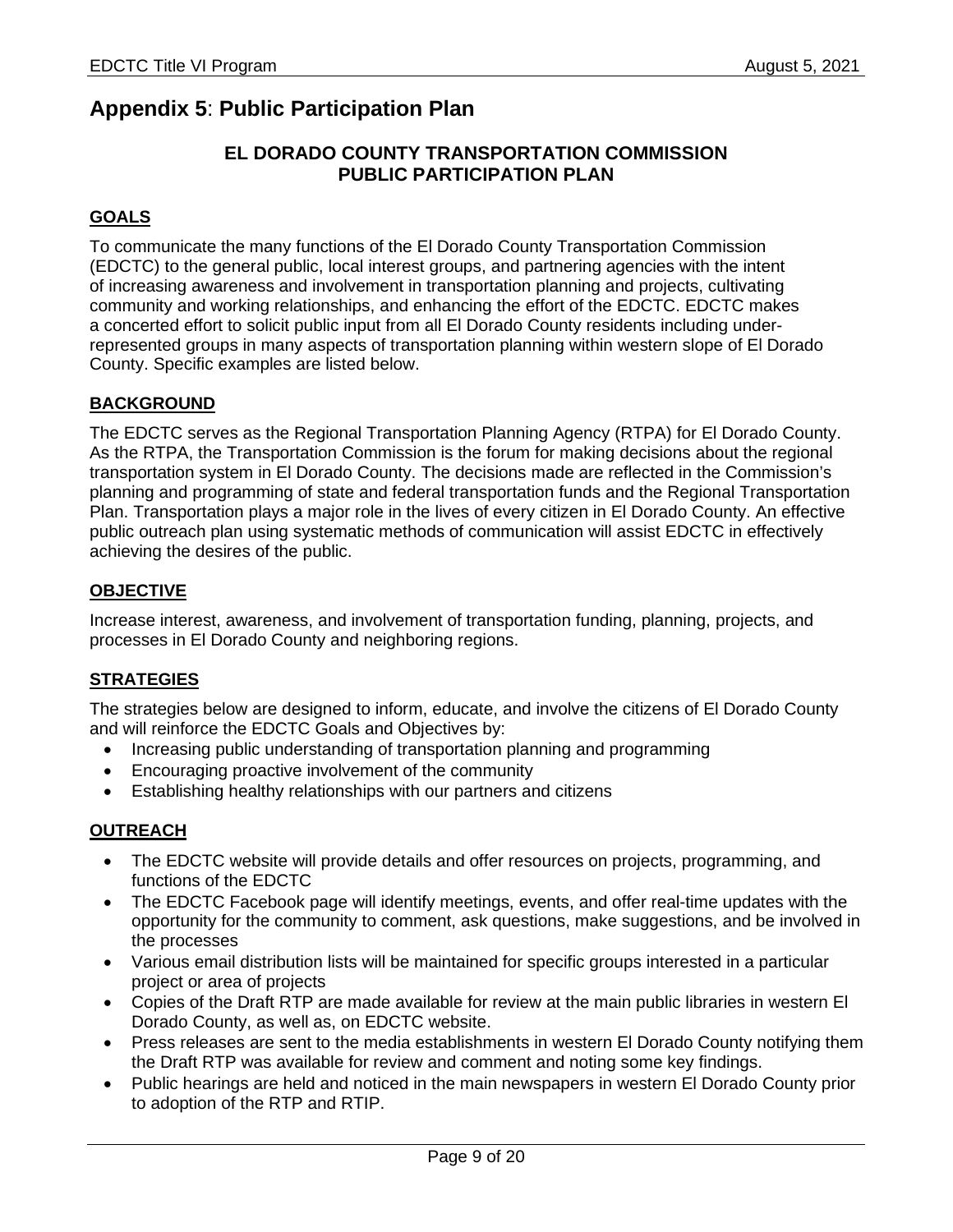- Each year, public notifications are sent out to encourage participation in transportation planning processes, such as the annual unmet transit needs public hearing held by the Social Services Transportation Advisory Council (SSTAC) and numerous public workshops relating to the transportation projects and planning activities of EDCTC
- Citizens are encouraged to attend and speak at EDCTC Board meetings on any matter included for discussion on the agenda at that meeting
- Public meetings will be held during project outreaches in the area of the project
- Outreach materials will be translated in accordance with the EDCTC LAP
- Meetings will be held in accessible facilities
- EDCTC staff will make presentations as requested to local organizations
- Public notices will be posted on buses, at community locations, in the local newspaper as well as on the Agency Facebook page and website
- EDCTC will meet with focus groups to discuss a specific project or area discussions
- Staff will present information at regional workshops and include partner agencies
- The EDCTC will meet with local leaders to involve a variety of constituents
- Surveys will be done project specific to determine needs and desires of community vision
- Advisory committees will be formed to involve the community and regional partners
- Vision workshops may be held to reach out in innovative ways to encourage participation
- The EDCTC will make every effort to reach out to the traditionally underserved, Native American Tribes, and other specific stakeholders
- The EDCTC is committed to timely responses to questions, comments, and requests

# **Media Relations**

The EDCTC is diligent in being transparent through the media.

- Project Managers create a strategy for media releases for each project and schedule press releases into project timelines for milestones
- Press Releases for grant awards and other major accomplishments
- Public Hearing Notices

# **Other**

- The EDCTC reviews statistics of website usage and Facebook comments for outreach planning
- Comment forms are provided for questions and comments on projects and planning
- Staff produces Project Monitoring Reports semi-annually providing updates on current, pending, or stalled projects

# **Summary**

The El Dorado County Transportation Commission believes transparency in operations, using a diverse assortment of outreach tools, and utilizing the input of informed citizens will provide meaningful involvement and success in transportation planning goals.

The El Dorado County Transportation Commission will evaluate the effectiveness of the Public Outreach Plan on a regular basis.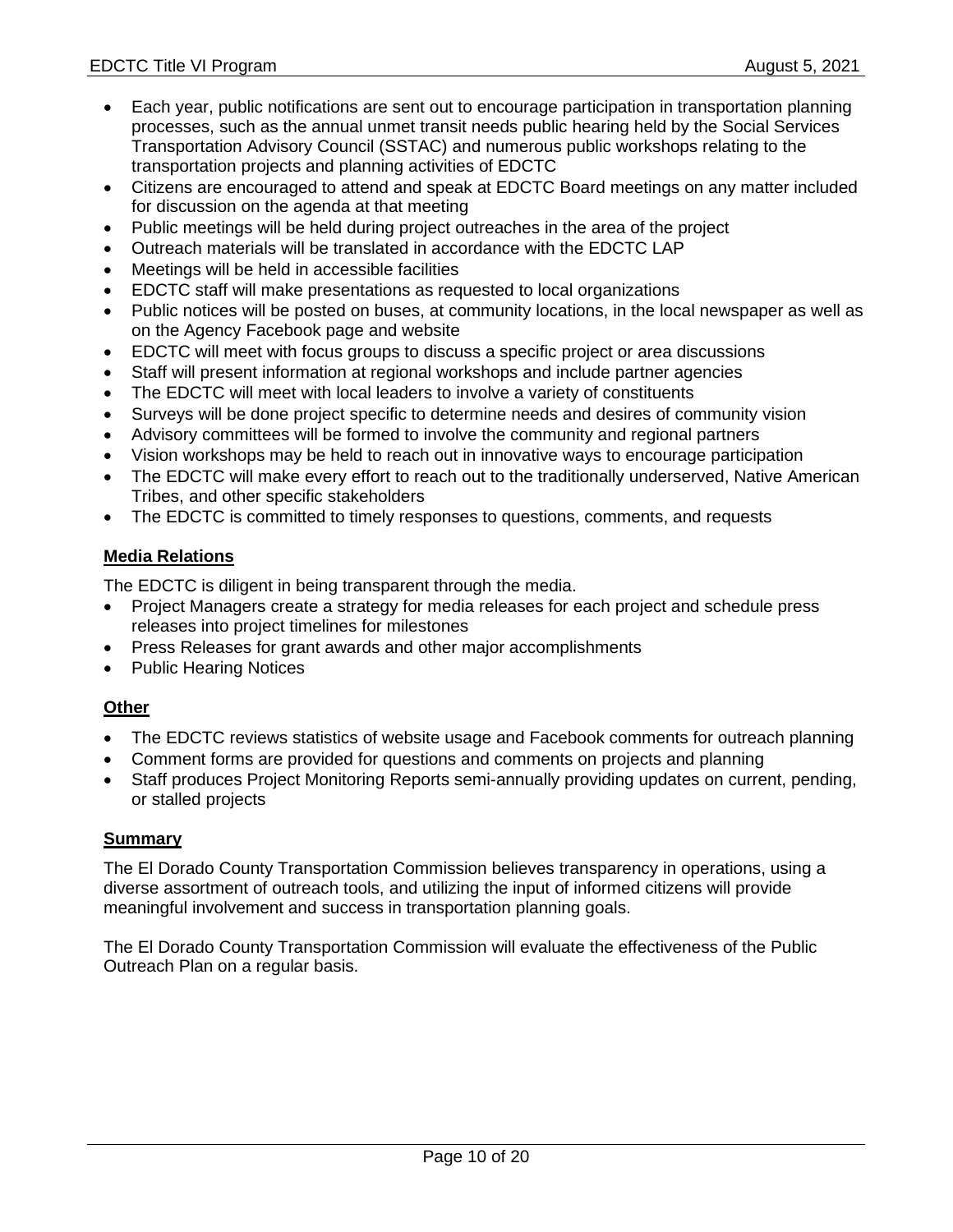# **Appendix 6: Table Depicting Minority Representation on Committees and Councils Selected by EDCTC**

This is a required table depicting racial breakdown of transit-related, non-elected planning boards, advisory councils, or committees. Also, a description of efforts made to encourage minority participation.

| <b>Body</b>              | <b>Caucasian</b> | Hawaiian/<br><b>Pacific</b><br><b>Islander</b> | <b>African</b><br>American     | <b>Asian</b><br>American         | <b>Native</b><br><b>American</b> | <b>Other</b> |
|--------------------------|------------------|------------------------------------------------|--------------------------------|----------------------------------|----------------------------------|--------------|
| <b>Population</b>        | 87.6%            | 0.3%                                           | 0.8%                           | 4.5%                             | 0.8%                             | 6.0%         |
| <b>SSTAC</b>             | 11               |                                                |                                |                                  |                                  |              |
| Language<br><b>Group</b> | <b>English</b>   | <b>Spanish</b>                                 | <b>Asian</b><br><b>Pacific</b> | Indo $\prime$<br><b>European</b> | <b>Other</b>                     |              |
| <b>Population</b>        | 87.8%            | 6.3%                                           | 2.7%                           | 2.7%                             | 0.4%                             |              |
| <b>SSTAC</b>             | 10               |                                                |                                |                                  |                                  |              |

# **SOCIAL SERVICE TRANSPORTATION ADVISORY COUNCIL**

EDCTC has welcomed all who are interested in serving on the Social Services Transportation Advisory Council (SSTAC) who meet the mandates of the Transportation Development Act (TDA). EDCTC has appointed all members seeking to participate and will continue to do so. Outreach efforts are focused on the primary intent of the SSTAC, which is to meet the mandates of the TDA.

Per section 99238 of the Transportation Development Act, each transportation planning agency shall provide for the establishment of a social services transportation advisory council for each county, or counties operating under a joint powers agreement, which is not subject to the apportionment restriction established in Section 99232.

**Subdivision A:** The Social Services Transportation Advisory Council shall consist of the following members:

- One representative of potential transit users who is 60 years of age or older
- One representative of potential transit users who is disabled
- Two representatives of the local social service providers for seniors, including one representative of a social service transportation provider, if one exists
- Two representatives of local social service providers for the disabled, including one representative of a social service transportation provider, if one exists
- One representative of a local social service provider for persons of limited means
- Two representatives from the local consolidated transportation service agency, designated pursuant to subdivision (a) of Section 15975 of the Government Code, if one exists, including one representative from an operator, if one exists

The transportation-planning agency may appoint additional members in accordance with the procedure prescribed in subdivision (b).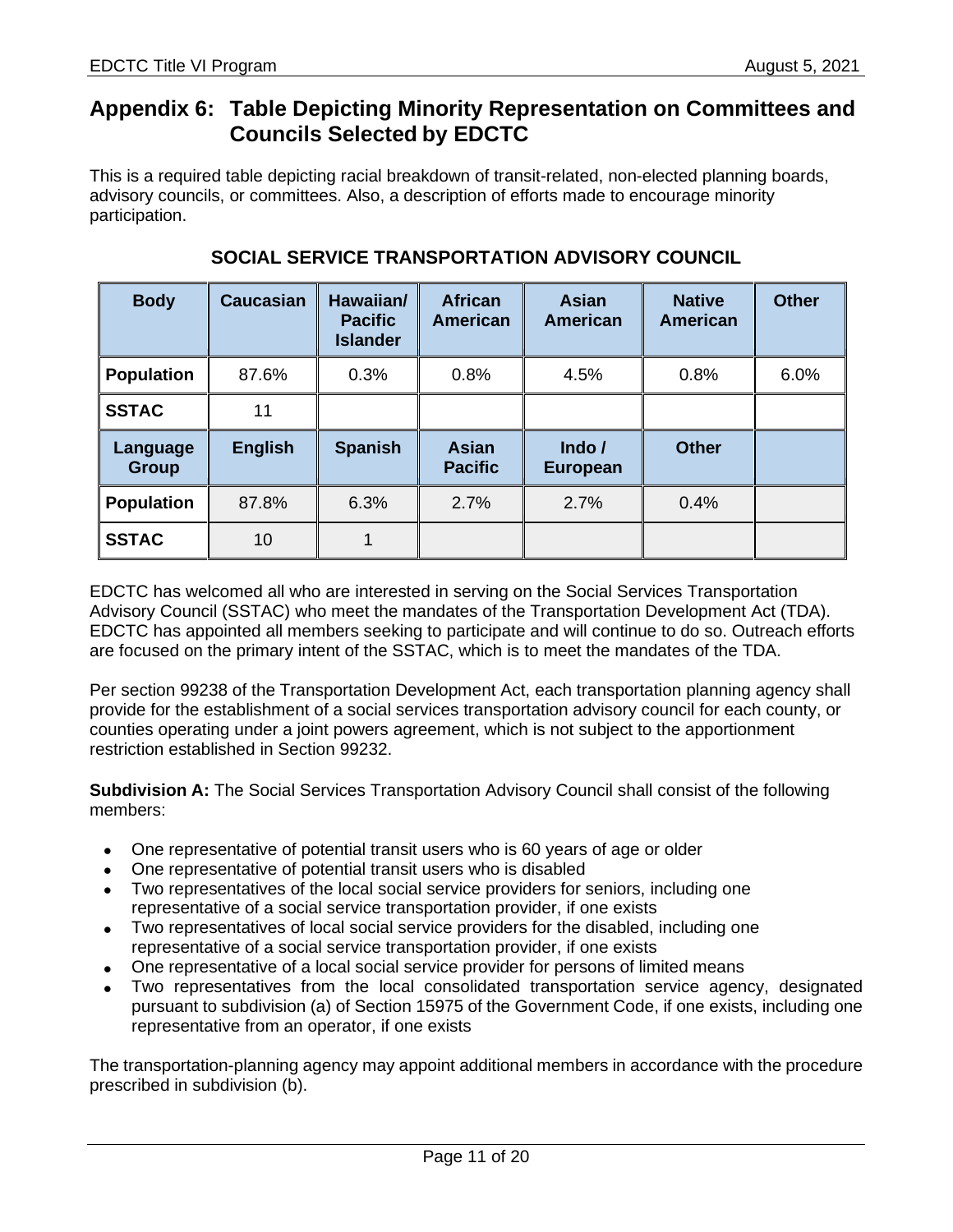# **Appendix 7: Employee Education Form**

# **Title VI Policy**

No person shall, on the grounds of race, color, or national origin, be excluded from participation in, be denied the benefits of, or be subjected to discrimination under any program or activity receiving federal financial assistance.

All employees of EDCTC and its affiliates are expected to consider, respect, and observe this policy. Citizen questions or complaints shall be directed to **EDCTC Title VI Coordinator**.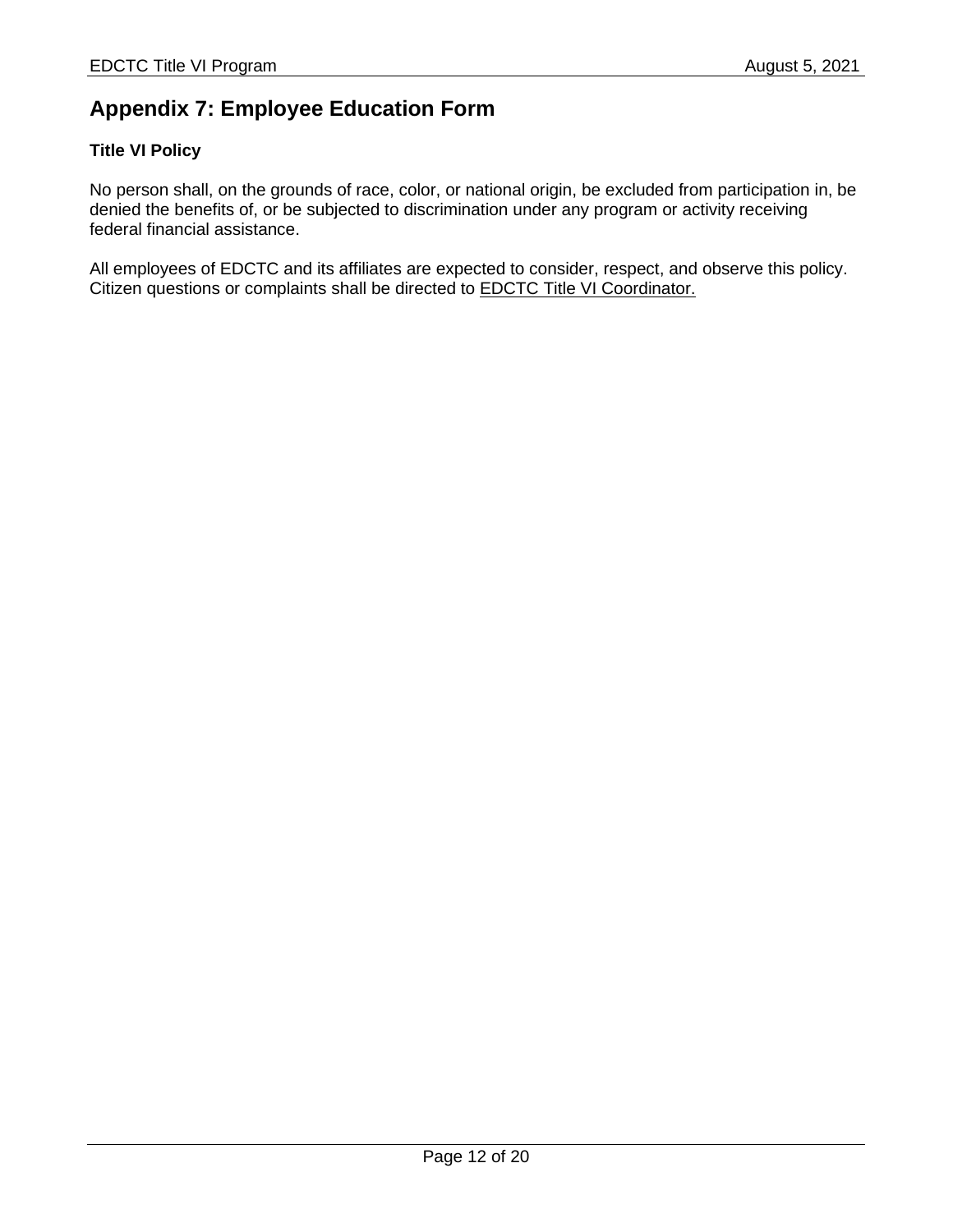# **Appendix 8: Acknowledgement of Receipt of Title VI Plan**

I hereby acknowledge receipt of EDCTC's Title VI Plan. I have read the plan and am committed to ensuring that no person is excluded from participation in, or denied the benefits or services delivered by the El Dorado County Transportation Commission on the basis of race, color, or national origin, as protected by Title VI.

Your signature

\_\_\_\_\_\_\_\_\_\_\_\_\_\_\_\_\_\_\_\_\_\_\_\_\_\_\_\_\_\_\_\_\_

\_\_\_\_\_\_\_\_\_\_\_\_\_\_\_\_\_\_\_\_\_\_\_\_\_\_\_\_\_\_\_\_\_

\_\_\_\_\_\_\_\_\_\_\_\_\_\_\_\_\_\_\_\_\_\_\_\_\_\_\_\_\_\_\_\_\_

Print your name

Date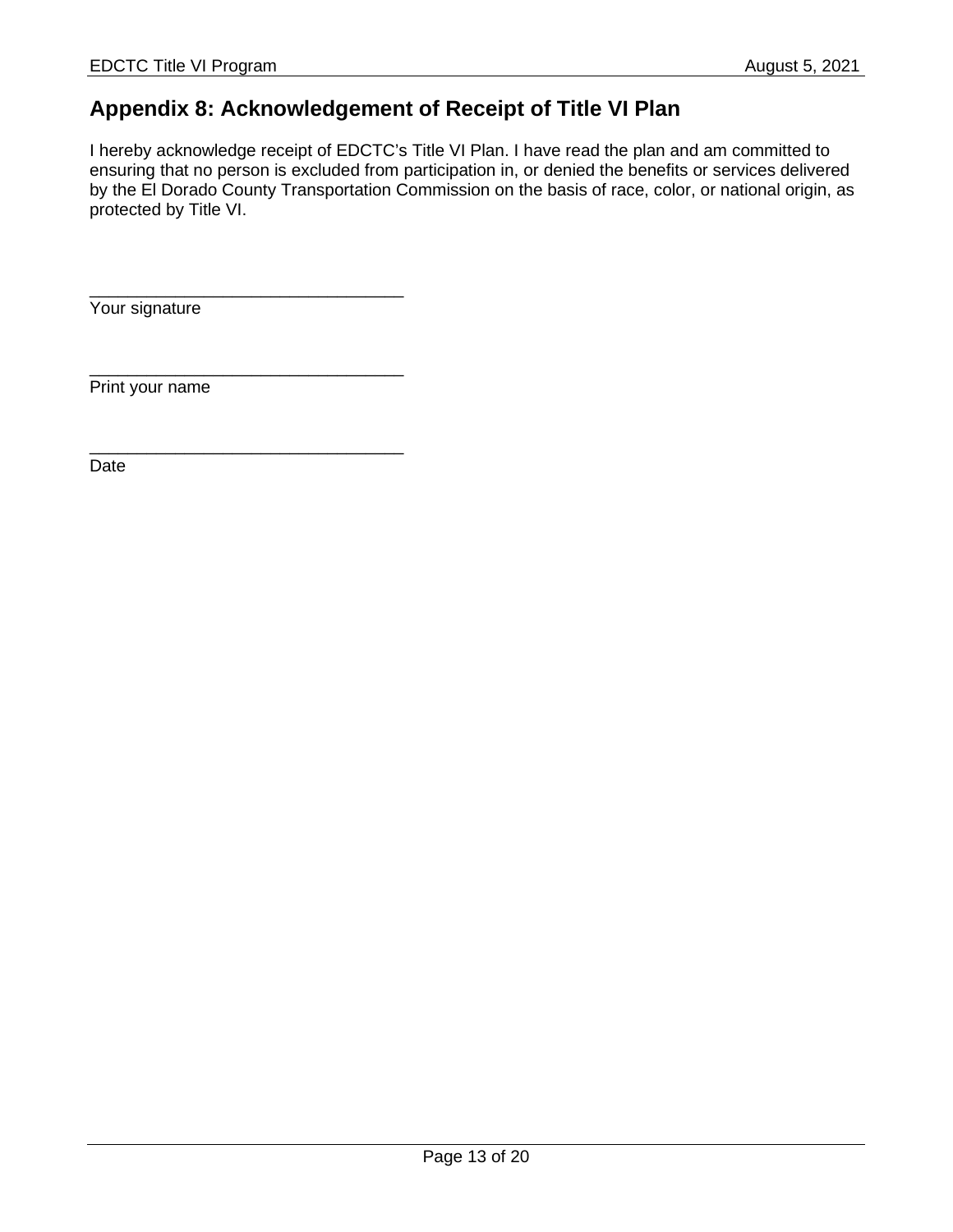# **Appendix 9: Letter Acknowledging Receipt of Title VI Complaint**

Today's Date

Ms. Jane Doe 1234 Main St. Placerville, CA 95667

Dear Ms. Doe:

This letter is to acknowledge receipt of your complaint against EDCTC alleging

\_\_\_\_\_\_\_\_\_\_\_\_\_\_\_\_\_\_\_\_\_\_\_\_\_\_\_\_\_\_\_\_\_\_\_\_\_\_\_\_\_\_\_\_\_\_\_\_\_\_\_\_\_\_\_\_\_\_\_\_\_\_\_\_\_\_\_\_\_\_\_\_\_\_. An investigation will begin shortly. If you have additional information you wish to convey or questions concerning this matter, please feel free to contact this office by telephoning (530) 642-5260, or write to:

El Dorado County Transportation Commission Attn: Title VI Coordinator 2828 Easy Street, Suite 1 Placerville, CA 95667

Sincerely,

EDCTC Title VI Coordinator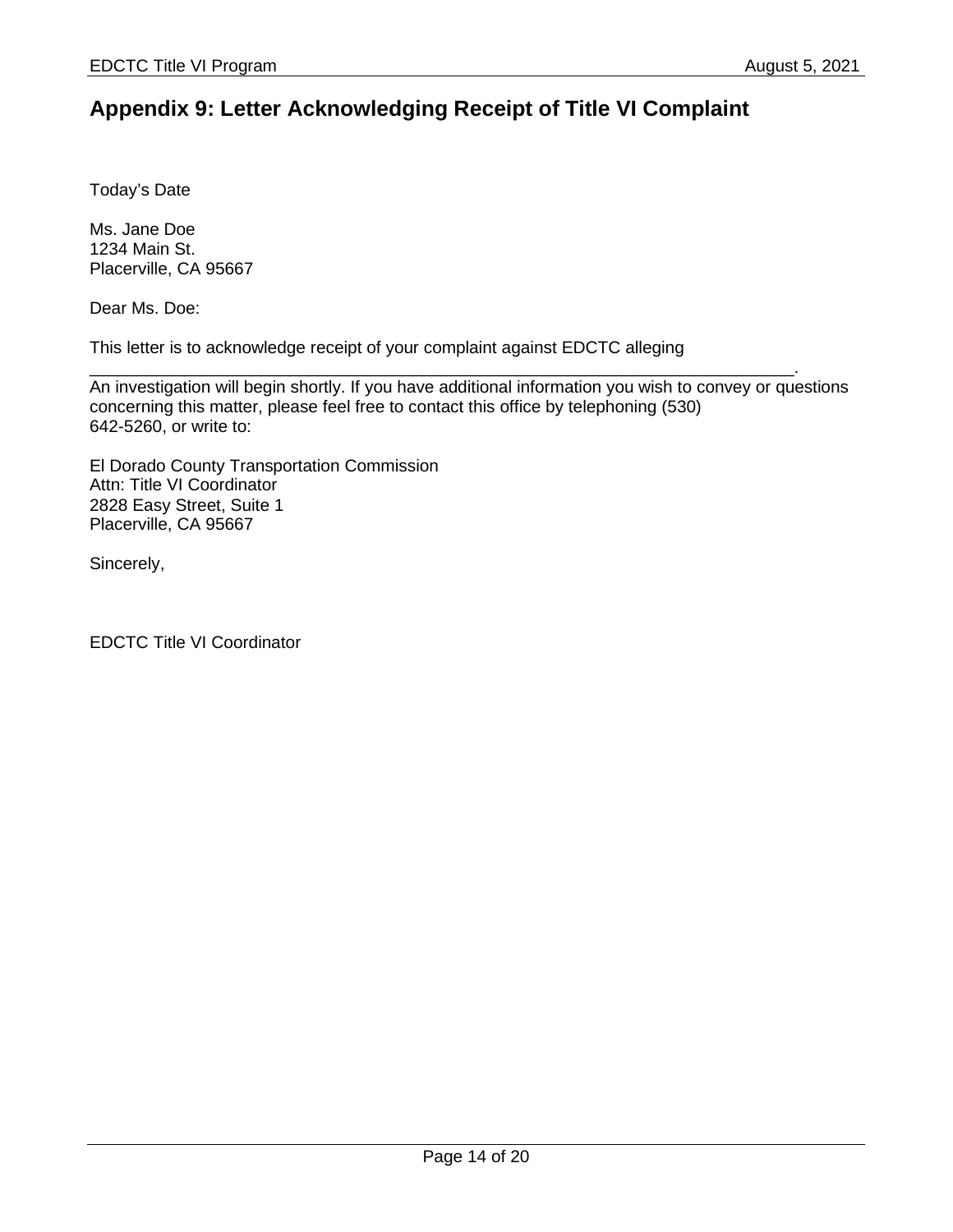# **Appendix 10: Letter of Finding (Notifying Complainant that Complaint is Substantiated)**

Today's Date

Ms. Jane Doe 1234 Main St. Placerville, CA 95667

Dear Ms. Doe:

The matter referenced in your letter of \_\_\_\_\_\_\_\_\_\_\_\_\_\_\_(date) against EDCTC alleging a Title VI violation has been investigated.

(An/Several) apparent violation(s) of Title VI of the Civil Rights Act of 1964, including those mentioned in your letter (was/were) identified. Efforts are underway to correct these deficiencies.

Thank you for calling this important matter to our attention. You were extremely helpful during our review of this matter. *(If a hearing is requested, the following sentence may be appropriate.)* You may be hearing from this office, or from Federal authorities, if your services should be needed during the administrative hearing process.

Sincerely,

EDCTC Title VI Coordinator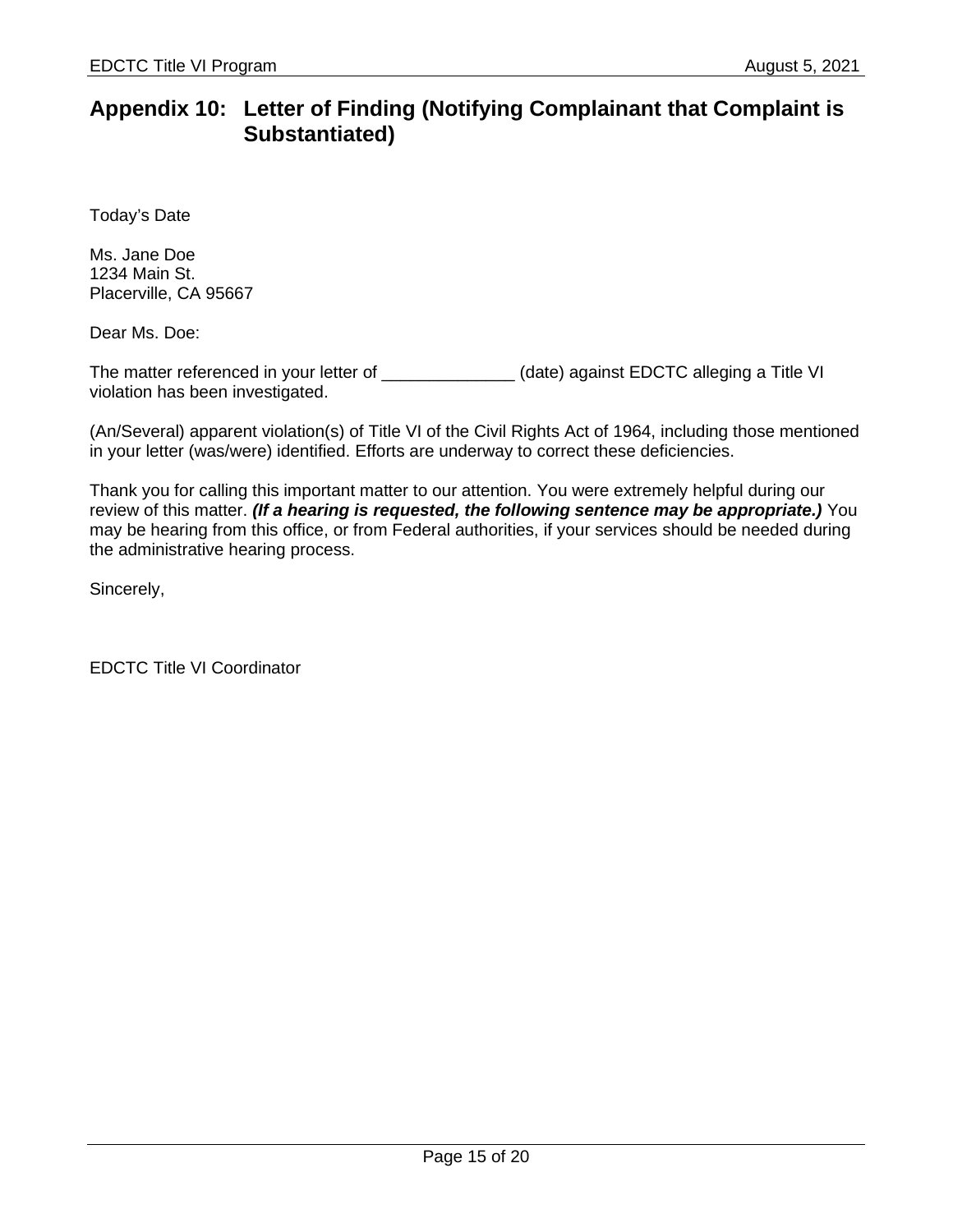# **Appendix 11: Closure Letter (Notifying Complainant that the Complaint is Not Substantiated)**

Today's Date

Ms. Jane Doe 1234 Main St. Placerville, CA 95667

Dear Ms. Doe:

The matter referenced in your complaint of  $\qquad \qquad$  (date) against the El Dorado County Transportation Commission, (EDCTC) alleging \_\_\_\_\_\_\_\_\_\_\_\_\_\_\_\_\_\_\_\_\_\_\_\_\_\_\_\_\_\_\_ has been investigated.

The results of the investigation did not indicate that the provisions of Title VI of the Civil Rights Act of 1964, have in fact been violated. As you know, Title VI prohibits discrimination based on race, color, or national origin in any program receiving Federal financial assistance.

EDCTC has analyzed the materials and facts pertaining to your case for evidence of EDCTC's failure to comply with any of the civil rights laws. There was no evidence found that any of these laws have been violated.

I therefore advise you that your complaint has not been substantiated, and that I am closing this matter in our files.

You have the right to appeal this decision within 30 calendar days of receipt of this final written decision from EDCTC.

Thank you for taking the time to contact us. If I can be of assistance to you in the future, do not hesitate to contact me.

Sincerely,

EDCTC Title VI Coordinator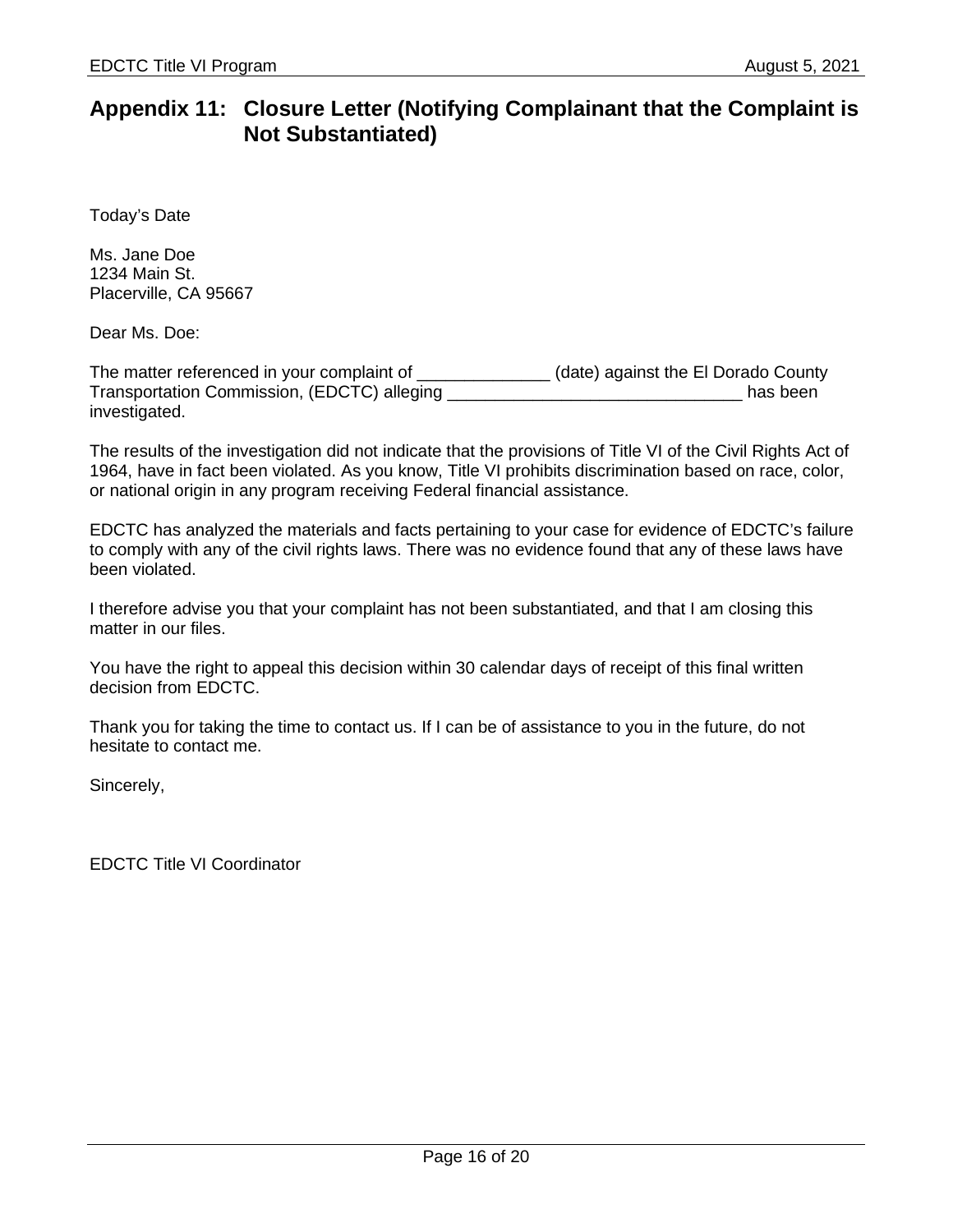# **EDCTC Language Assistance Plan**

## **Background**

The purpose of this Language Assistance Plan is to clarify the responsibilities of EDCTC, as a recipient of federal financial assistance from the U.S. Department of Transportation (DOT) to persons with Limited English Proficiency (LEP), pursuant to Title VI of the Civil Rights Act of 1964 and implementing regulations. It was prepared in accordance with Title VI of the Civil Rights Act of 1964, 42 U.S.C. 2000d, et seq., and its implementing regulations provide that no person shall be subjected to discrimination on the basis of race, color, or national origin under any program or activity that receives federal financial assistance.

# **Executive Order 13166**

Executive Order 13166 "Improving Access to Services for Persons with Limited English Proficiency,'' reprinted at 65 FR 50121 (August 11, 2000), directs each Federal agency that is subject to the requirements of Title VI to publish guidance for its respective recipients clarifying that obligation. Executive Order 13166 further directs that all such guidance documents be consistent with the compliance standards and framework detailed in the Department of Justice's (DOJ's) Policy Guidance entitled "Enforcement of Title VI of the Civil Rights Act of 1964--National Origin Discrimination Against Persons with Limited English Proficiency.'' (See 65 FR 50123, August 16, 2000, DOJ's General LEP Guidance). Different treatment based upon a person's inability to speak, read, write, or understand English may be a type of national origin discrimination.

Executive Order 13166 applies to all federal agencies and all programs and operations of entities that receive funding from the federal government, including state agencies, local agencies, and governments (such as EDCTC), private and non-profit entities, and sub-recipients.

## **Plan Summary**

EDCTC has developed this Language Assistance Plan (LAP) to help identify reasonable steps to provide language assistance for LEP persons who seek meaningful access to EDCTC services as required by Executive Order 13166. As defined by this order, a person with Limited English Proficiency is one who does not speak English as their primary language and who has a limited ability to read, write, speak, or understand English.

This plan details procedures for identifying a person who may need language assistance, the ways in which assistance may be provided, staff training, how to notify LEP persons that assistance is available, and potential future updates to the plan.

# **Four Factor Analysis**

The U. S. Department of Transportation (DOT) issued its Policy Guidance Concerning Recipient's Responsibilities to Limited English Proficient (LEP) Persons [Federal Register: December 14, 2005 (Volume 70, Number 239)]. This policy states that DOT recipients are required to take reasonable steps to ensure meaningful access to programs by LEP persons. This coverage extends to the recipient's entire program. There are four factors for agencies to consider when assessing language needs and determining what steps they should take to ensure access for LEP persons, regardless of whether or not the agency chooses not to prepare a written LEP plan. A brief description of the selfassessment undertaken in each of these areas follows.

In developing the plan, EDCTC undertook a Four Factor Analysis as required by U.S. DOT. This considers the following factors: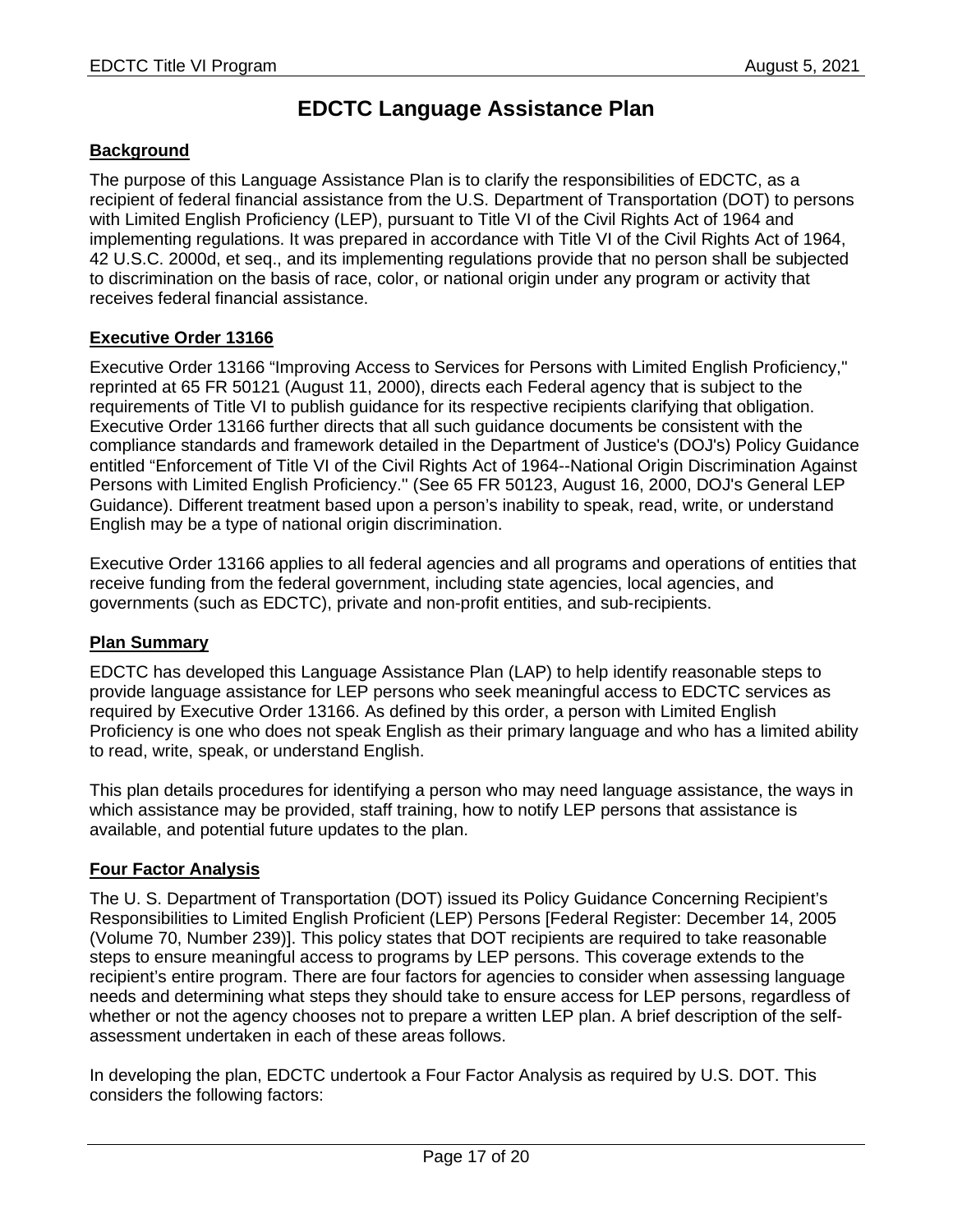- 1) The number or proportion of LEP persons eligible to be served or likely to be encountered by EDCTC; and
- 2) The frequency with which LEP persons come into contact with EDCTC programs, activities, or services;
- 3) The nature and importance of the programs, activities or services provided by EDCTC to the population; and
- 4) The resources available to EDCTC for LEP outreach, as well as the costs associated with that outreach.

A summation of these considerations is provided in the following section.

## **1. The number or proportion of LEP persons eligible to be served or likely to be encountered by EDCTC.**

In order to understand the proportion of LEP persons eligible to be served or likely to be encountered by EDCTC, EDCTC examined the *2015-2019 American Community Survey Five-Year Estimates: Language Spoken at Home by Ability to Speak English for the Population Five years and Over*; *2015- 2019 Demographic and Housing Estimates for El Dorado County, California*. Per the *2015-2019 American Community Survey Five-Year Estimates*, the population five years and over is 179,893, or 95.4% of the population.

Using the percentages in "Languages Spoken at Home" from the *2015-2019 American Community Survey Five-Year Estimates*, EDCTC has determined the following about the Counties' population over age five.

- 87.8% or 157,990 people speak English only.
- Approximately 12.2% or 21,903 people speak a language other than English; 3.6% or an estimated 6,432 people speak English less than "very well".
- The largest proportion of non-English speaking language groups is Spanish: 6.3% or an estimated 11,419 people speak Spanish and 3,354 of this language group or 29.4% of the total group speak English less than "very well".
- 2.7% or an estimated 4.946 people speak other Indo-European languages, and of these 23.9% or 1,183 people speak English less than "very well".
- 2.7% or an estimated 4,896 people speak Asian and Pacific Island languages, and of these 35.6% or 1,742 people speak English less than "very well".

 "The 'Safe Harbor Provision' as defined by Department of Justice, stipulates that if a recipient provides written translation of vital documents for each eligible LEP language group that constitutes five percent (5%) or 1,000 persons, whichever is less, of the total population of persons eligible to be served or likely to be encountered, then such action will be considered strong evidence of compliance with the recipient's written translation obligations."

EDCTC further examined specific languages using the *2015-2019 American Community Survey Five-Year Estimates: Language Spoken at Home by Ability to Speak English for the Population Five Years and Over.* This data allowed EDCTC to determine whether or not those speaking languages other than Spanish fall under the 'Safe Harbor Provision.'

All language groups other than Spanish have estimated populations of less than five percent of the total population. EDCTC will further examine providing services to these language groups in annual reviews of the Title VI Program.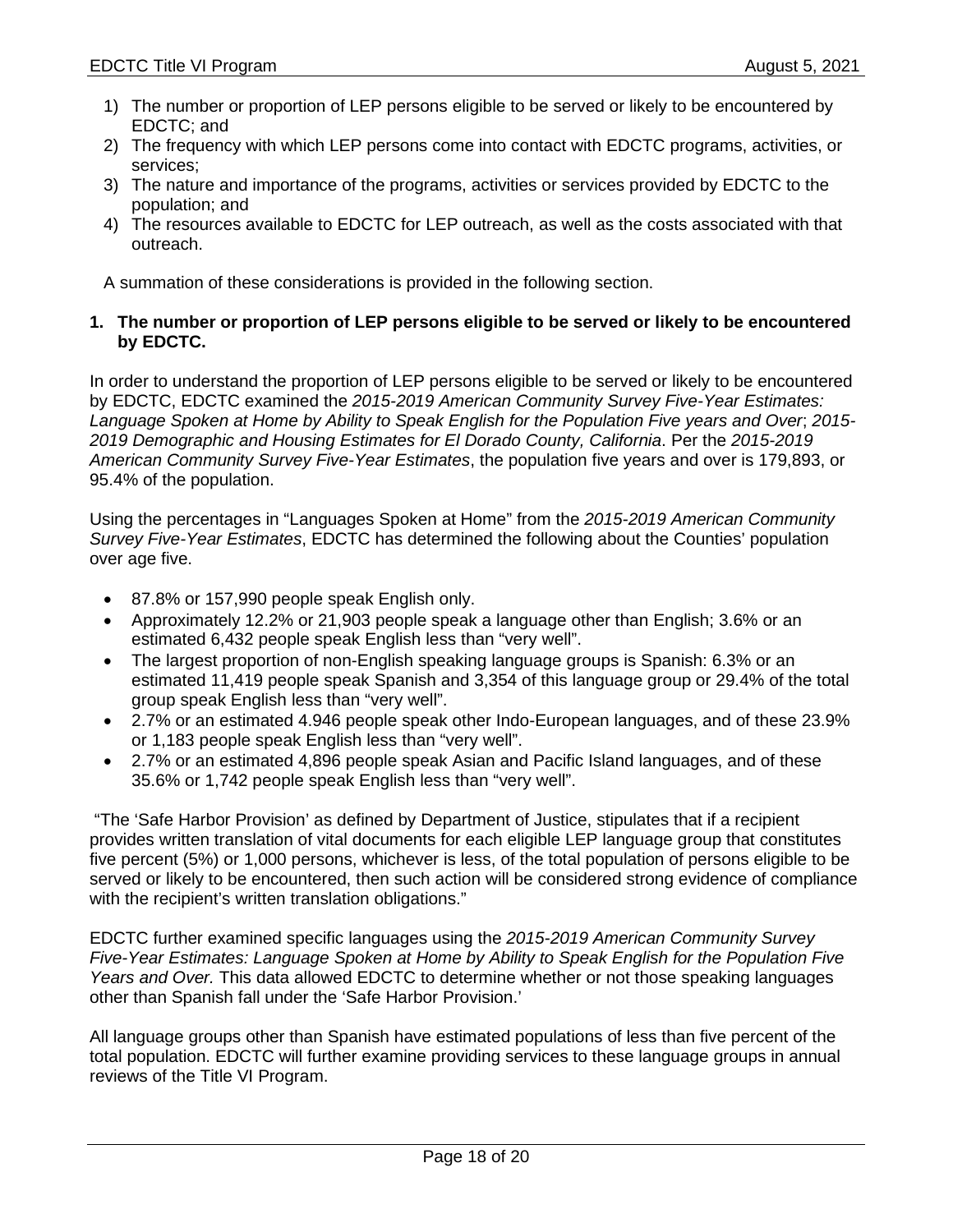#### **2. The frequency with which LEP persons come into contact with EDCTC programs, activities, or services.**

EDCTC regularly assesses the frequency at which staff have or could possibly have contact with LEP persons. EDCTC staff have had infrequent interactions with Spanish speakers for the planning and programming processes, regarding provision of interpretive services for persons that are not proficient in English.

#### **3. The nature and importance of the programs, activities or services provided by EDCTC to the population.**

Access to the transportation planning and programming processes are essential service for EDCTC's residents. EDCTC's 'transit-dependent' population includes elderly persons, people with disabilities, youth, and individuals below the poverty line and without vehicles.

According to the *2015-2019 American Community Survey Five-Year Estimates: Language Spoken at Home*, the largest geographic concentration of LEP individuals in EDCTC's service area is Spanishspeaking.

## **4. The resources available to EDCTC for LEP outreach, as well as the costs associated with that outreach.**

EDCTC has assessed its available resources that could be used for providing LEP assistance. EDCTC makes provision to have translators available at transportation needs workshops.

## **Language Assistance Plan Outline**

After analyzing the four factors, EDCTC developed the following Language Assistance Plan to assist persons of Limited English Proficiency.

## **How EDCTC staff may identify an LEP person who needs language assistance:**

- Examine records of requests for language assistance from past meetings and events to determine the possible need for assistance at future events;
- When EDCTC-sponsored workshops or conferences are held, EDCTC provides a notice that interpretive services will be provided per request.
- Survey staff, on an annual basis at the beginning of each fiscal year regarding their experience on having any direct or indirect contact with LEP individuals.

## **Language Assistance Measures**

EDCTC will continue to implement the following procedures:

 When an interpreter is needed, in person or on the telephone, EDCTC staff will first attempt to determine what language is required, and then seek services of an interpreter or utilize the telephone interpreter service – Language Line Services at http://www.languageline.com/.

## **EDCTC Staff Training**

All EDCTC staff will be provided with the LAP Plan and will be educated on the following procedures. This information will also be part of the staff orientation process for new hires. Training topics are listed below: